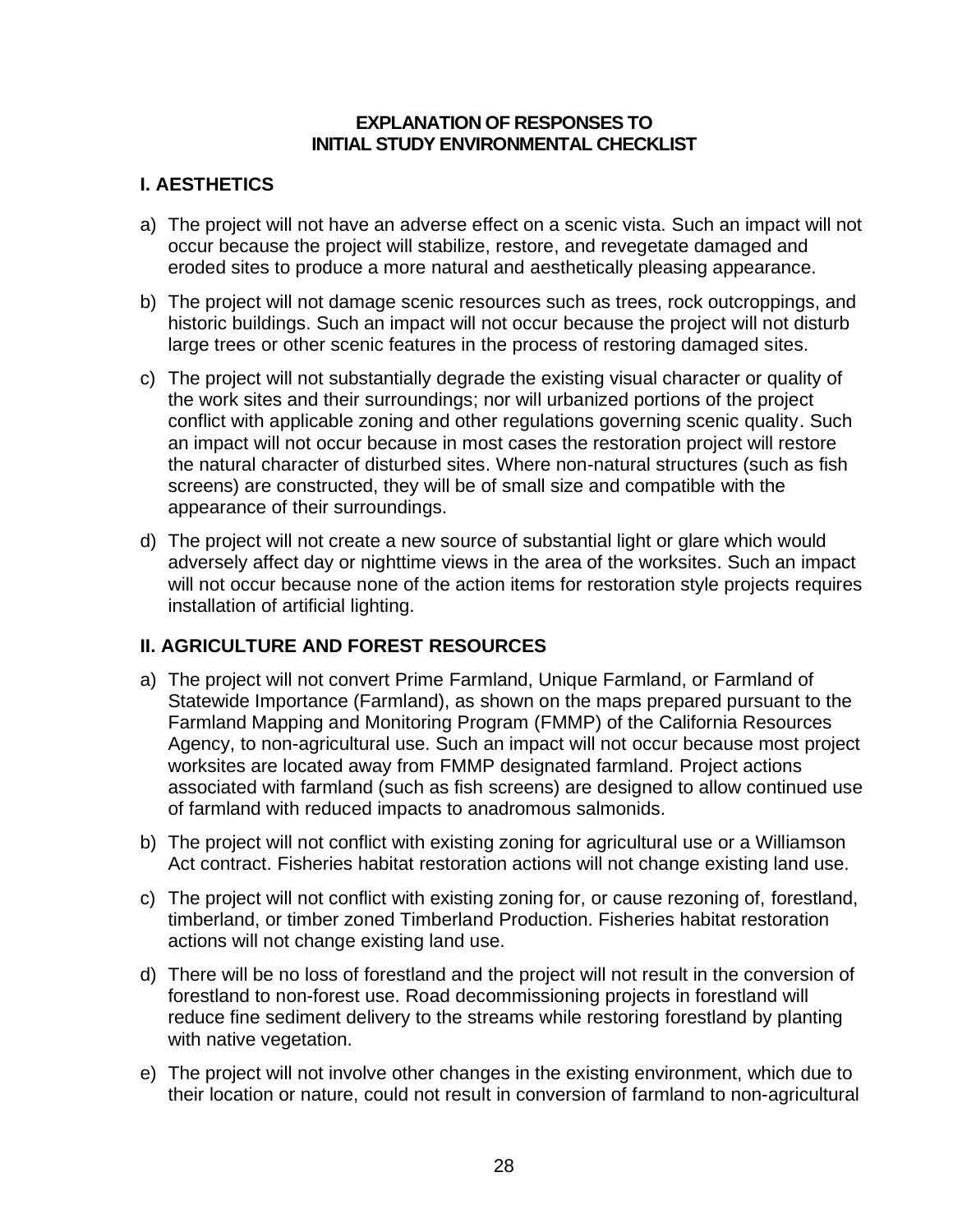use. Fisheries habitat restoration actions either are away from, or are compatible with, existing agricultural uses.

### **III. AIR QUALITY**

a) The project will not conflict with or obstruct implementation of the applicable air quality plan. Such an impact will not occur because implementation of the project does not create any features that would be a source of air pollution.

The work window for restoration activities is generally limited from June 15 to November 1. Under a worst-case scenario, the most work that a project can have in a single field season is eighteen weeks and the most number of years a project has to be completed is four years. Based on the worst-case scenario, the CDFW finds that each restoration activity will not likely adversely affect air quality plans with the use of vehicle and heavy equipment because of the short duration of each restoration activity. For most projects, work does not occur for the entire eighteenweek field season and most restoration activities do not take four years to implement. In addition, projects do not need to be implemented in consecutive years. Thus, the amount of time it takes to complete a restoration activity varies. Additionally, not all projects require the use of heavy equipment (although heavy equipment may be used to transport materials to the work site) and not all projects occur simultaneously. Calculating the emissions from a single restoration activity to use as an example would not be representative of the other restoration activities in Appendix A for the reasons listed above.

- b) The project will not result in a cumulatively considerable net increase of any criteria pollutant for which the project region is non-attainment under an applicable Federal or State ambient air quality standard (including releasing emissions that exceed quantitative thresholds for ozone precursors). Such an impact will not occur because the project involves no ongoing sources of air pollution.
- c) The project will not expose sensitive receptors to substantial pollutant concentrations. Such an impact will not occur because the project will not significantly increase pollutant concentrations.
- d) The project will not create objectionable odors affecting a substantial number of people. Project actions are designed to restore natural habitat conditions for salmonids and will not create any stagnant water that might produce objectionable odors.

# **IV. BIOLOGICAL RESOURCES**

a) The project will not have a substantial adverse effect, either directly or through habitat modifications, on any species identified as a candidate, sensitive, or special status in local or regional plans, policies, or regulations, or by the California Department of Fish and Wildlife (CDFW), National Oceanic and Atmospheric Administration (NOAA) or U.S. Fish and Wildlife Service (USFWS). Such an impact will not occur because project activities are designed to improve and restore stream habitat, to provide a long-term benefit to both anadromous salmonids and other fish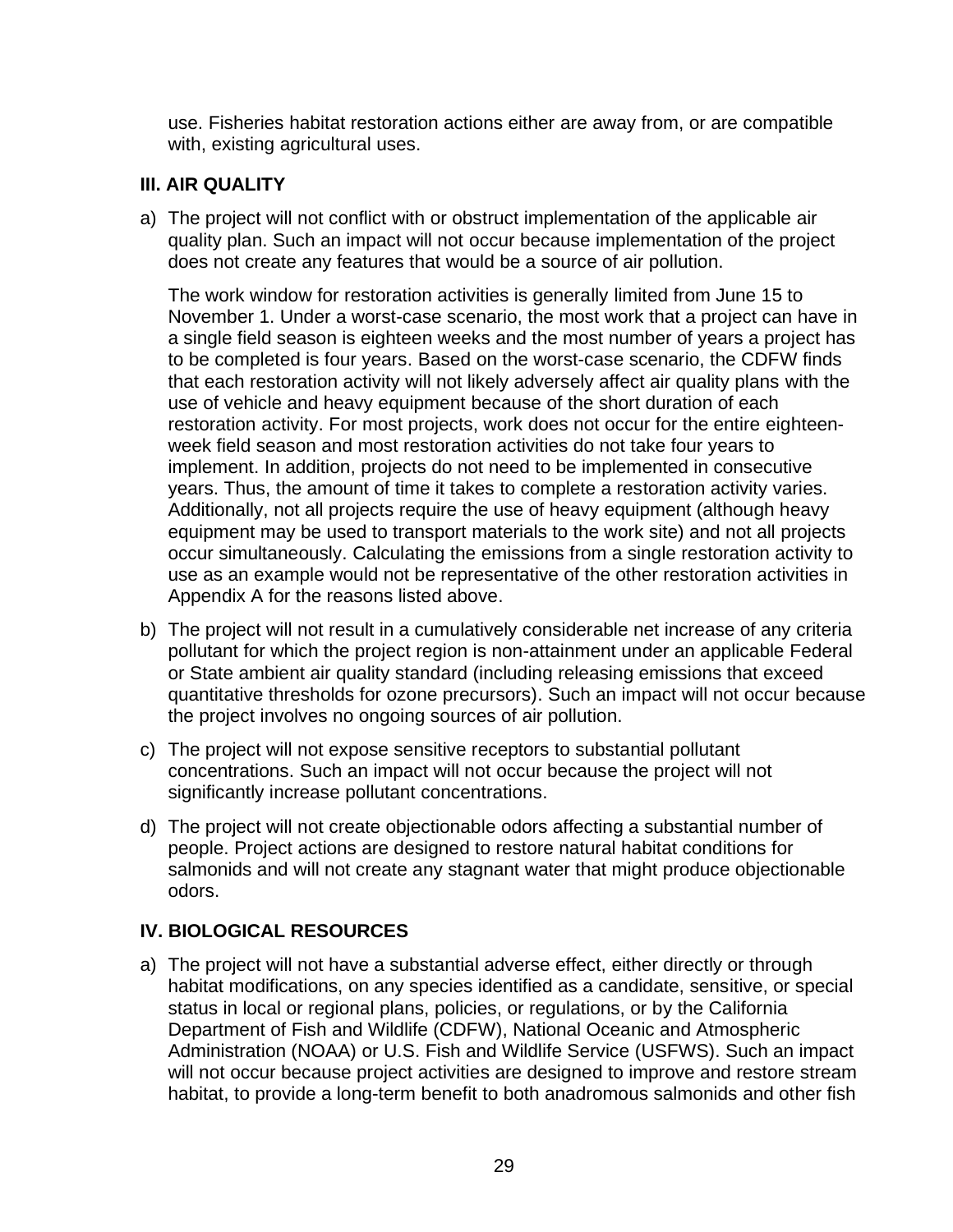and wildlife. The project will be implemented in a manner that will avoid short-term adverse impacts to rare plants and animals and cultural resources during construction; the mitigation measures that will be implemented to avoid short-term impacts to rare plants, animals and cultural resources are described in Appendices B, C, D, and E. As a result, mitigation measures will ensure that any potentially significant impacts are avoided or mitigated to below a level of significance. In addition,

Species Impacts for the following species include (mitigation measures are included in Appendix B):

### i. **Arroyo Toad (***Anaxyrus californicus***)**

The arroyo toad was federally listed as endangered in 1994. Typically found in coastal areas, the toad ranges from Salinas River Basin in Monterey and San Luis Obispo Counties south to Arroyo San Simón in northern Baja California, México. The preferred habitat for arroyo toad during breeding season (February–July) includes low gradient sections of slow-moving streams which have adjacent stream terraces, sandbars, and shallow pools. In non-breeding months, this species can be found in a variety of upland habitats such as coastal sage scrub, chaparral, sycamore-cottonwood woodlands, oak, woodlands and grasslands.

During the implementation of a project, activities such as (but not limited to) channel dewatering, unscreened pumping, heavy equipment usage, work with hand tools, removal of riparian vegetation, spills from refueling vehicles, and introduction of non-native species into streams may have the potential to impact arroyo toad—this does not result in habitat removal and/or degradation. All impacts that occur are temporary and can be minimized to avoid take of the species. Furthermore, many of these projects involve restoring the riparian corridor that is absent.

# ii. **California Freshwater Shrimp (***Syncaris pacifica***)**

In 1998, the US Fish and Wildlife Service listed California freshwater shrimp as endangered. The distribution of California Freshwater Shrimp is limited to four drainage units in the California counties of Marin, Sonoma, and Napa: 1) tributary streams of the lower Russian River drainage, that flow westward to the Pacific Ocean, 2) coastal streams flowing westward directly into the Pacific Ocean, 3) streams draining into Tomales Bay, and 4) streams flowing southward into San Pablo Bay. California freshwater shrimp depend on the availability of slow-moving perennial water adjacent to continuous, stable, wellvegetated stream banks, or deep stable undercuts banks during winter high flows.

Salmonid restoration projects typically enhance or create habitat that is also suitable for California Freshwater Shrimp. Although project activities in wetted stream habitats may directly affect individuals when present, project activities in dry stream habitats will not have a direct impact on individuals. Mitigation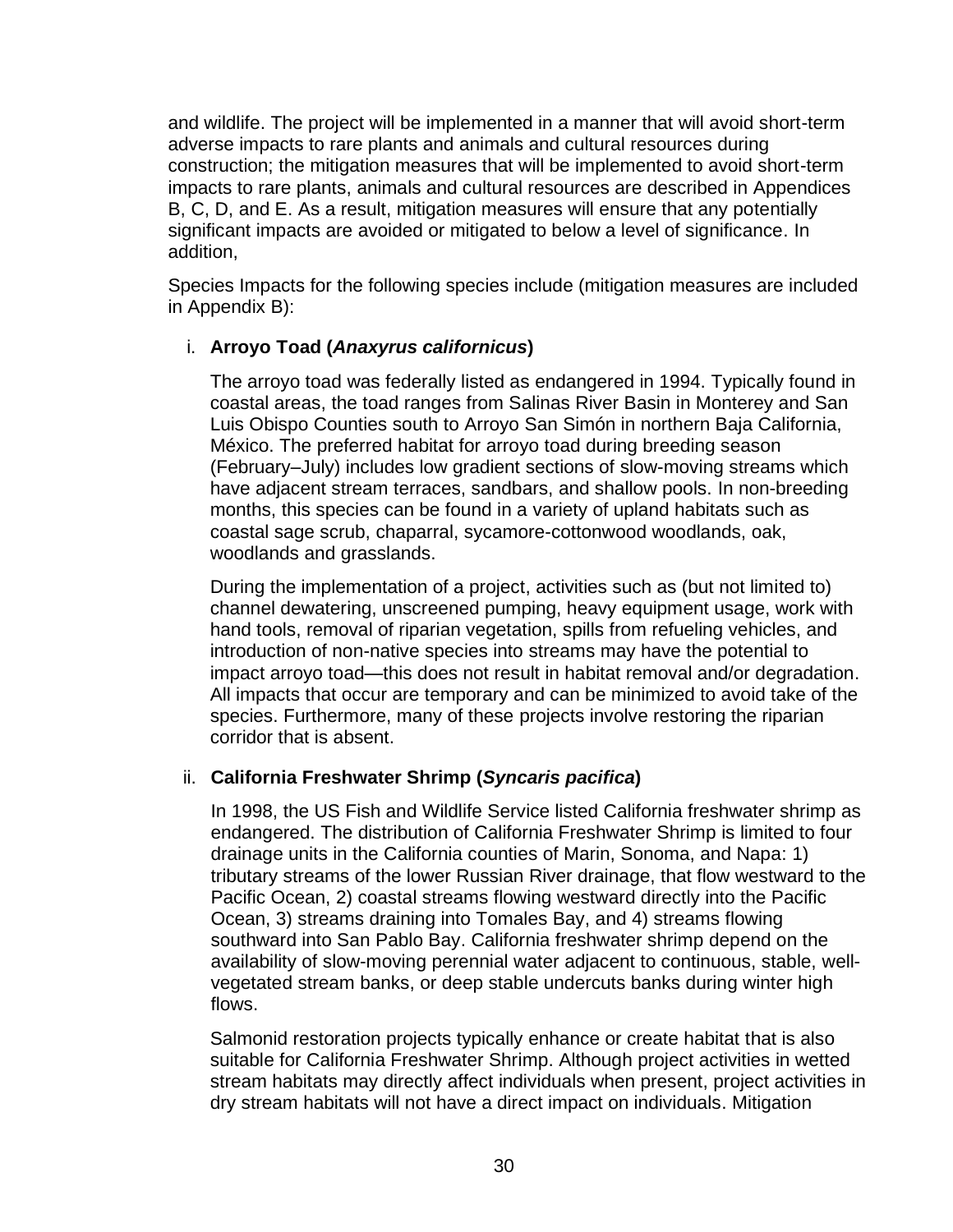measures are implemented to avoid directly impacting individuals when present however, some short term direct and indirect impacts can occur.

### iii. **California Red-Legged Frog** *(Rana draytonii)*

The California red-legged frog (CRLF) was listed as threatened in the Federal Registry in 1996. This species is the largest native frog in the western United States and is primarily found in streams and drainages along the California coast, ranging from southern Mendocino County south to northwestern Baja California. An eastern extension of this population can be found in the Sierra Nevada foothills, though most of the species is found in Monterey, San Louis Obispo, and Santa Barbara counties. Individuals found in coastal areas are active year-round and those found farther inland are less active during the colder months. Breeding season is typically November through March, slightly earlier in southern regions. This species of frog prefers permanent quiet bodies of water but can be found in damp thickets and forest as well as along riparian corridors.

Impacts to the CRLF have the potential to occur during project implementation activities such as (but not limited to) channel dewatering, degradation of water quality, heavy equipment usage, work with hand tools, removal of riparian vegetation, spills from refueling vehicles, and introduction of non-native species into stream. All impacts that occur are temporary and can be minimized to avoid take of the species and does not result in habitat removal and/or degradation. Furthermore, many of these projects involve restoring the riparian corridor that is absent.

#### iv. **California Tiger Salamander (***Ambystoma californiense)*

The Central California population of California tiger salamander was federally listed as threatened in 2004 but had been endangered in Santa Barbara County since 2000 and in Sonoma County since 2002. The state of California listed the entire population as threatened in 2010. The salamander can be found coastally from Sonoma to Santa Barbara counties as well as in the Central Valley and surrounding foothills—primarily in grassland or open woodland areas from Alameda County south to Monterey County and east to Merced and Madera counties. This nocturnal salamander breeds during the rainy season (November – May) depositing egg masses in standing water. Outside of estivation, the California tiger salamander spends a majority of its time underground finding refuge in animal burrows.

Impacts to the species are highly unlikely as most implementation projects occur in or near the stream and riparian corridor. Upslope projects are typically limited to road upgrading and decommissioning in areas that are steep, eroding, and often in areas vegetated with trees and shrubs. The species uses ponds and vernal pools for breeding and grassland habitat for estivation, both of which are usually not in proximity to anadromous fish-bearing streams.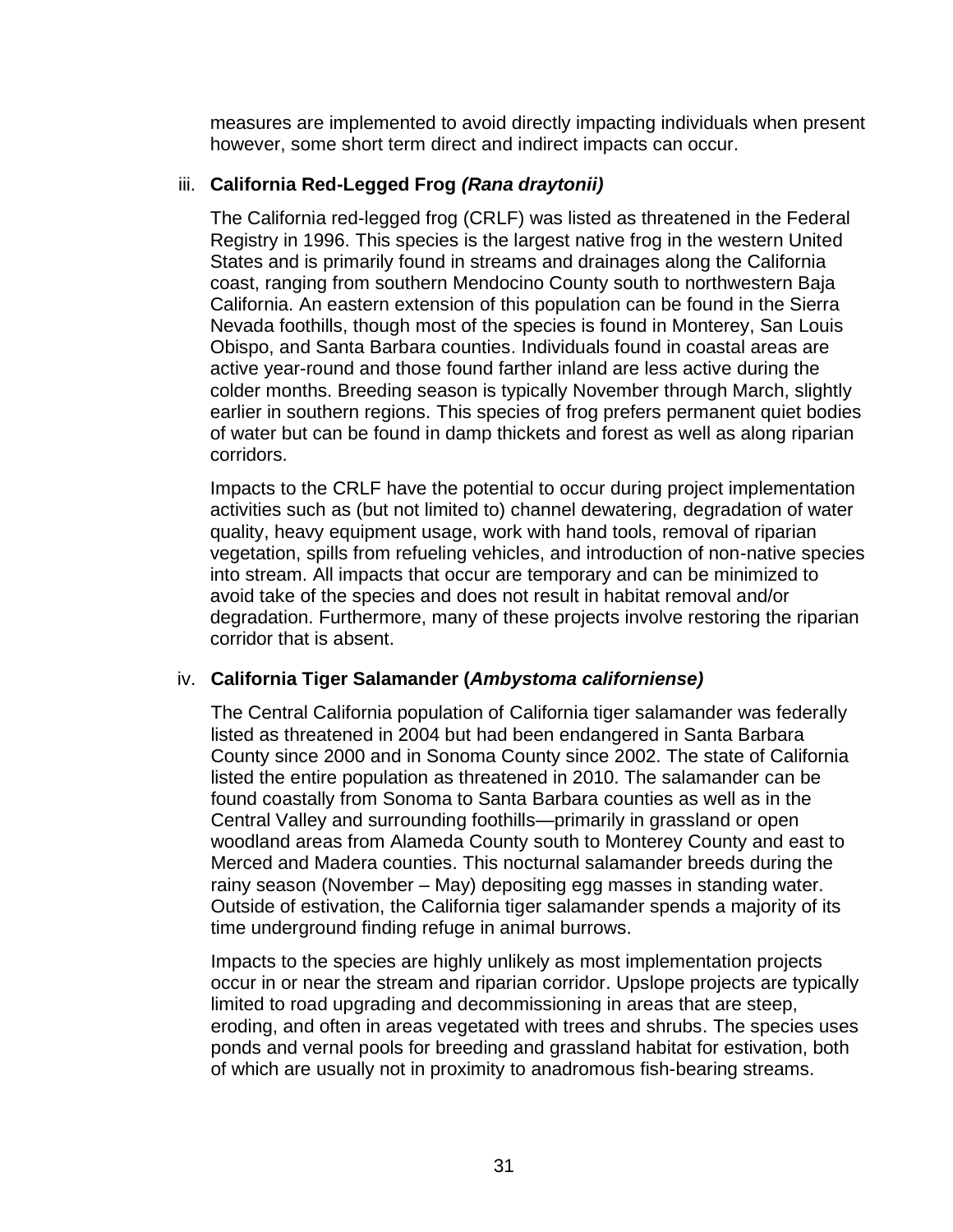#### v. **Chinook Salmon (***Oncorhynchus tshawytscha***), Coho Salmon (***Oncorhynchus kisutch***), Steelhead Trout (***Oncorhynchus mykiss***), and Coastal Cutthroat Trout (***Oncorhynchus clarki clarki)*

Winter-run Chinook Salmon have been listed as endangered by the state since 1989 and federally since 1994. Spring-run Chinook Salmon were listed in 1999 as threatened by both the state of California and USFWS. Depending on the evolutionary significant unit (ESU) of the Coho Salmon, the species is listed either as threatened or endangered; federally since 1996 and by the state since 2005. In 1997, USFWS listed the distinct population segment (DPS) of the southern California steelhead as endangered. The four other DPS of steelhead trout (south central, central, Central Valley, and northern) have been federally listed as threatened as early as 1997. Northern California Summer steelhead DPS became a candidate species for state listing as endangered in 2019. Although was found to not constitute a DPS in February 2020 they have a small geographic range that includes the Mad, Eel, Van Duzen, and Mattole rivers, along with Redwood Creek in Humboldt and Mendocino counties. Although, Coastal Cutthroat Trout are not listed as threaten or endangered, they are listed as a species of special concern.

Salmonids can be found throughout the coastal and inland river systems of Northern and Central California. The salmonid lifecycle involves adults maturing in the ocean, migrating back to their natal streams to spawn, embryos incubate within redds, alevins hatching, fry emerging from redds, juveniles growing, and smolts migrating to the estuary to acclimate to saltwater before migrating to the ocean.

Habitat loss and modification are believed to be the major factors determining the current status of salmonid populations. Conservation and recovery of salmonid depend on having diverse habitats with connections among those habitats. While all of the work proposed under this program will enhance habitat for one or more of these species, impacts to the species have the potential to occur during project implementation activities such as, but not limited to, channel dewatering, disturbance of banks, and fish relocation. All impacts are temporary and can be minimized to avoid take of the species.

# vi. **Foothill Yellow-Legged Frog (***Rana boylii***)**

The foothill yellow-legged frog (FYLF) was state listed as threatened and endangered in April 2020. The FYLF population was designated into six different clades; two were listed as threatened (Feather and Upper Feather River Watershed Clade, and the Northeast/Northern Sierra Clade), three were listed as endangered (East/Southern Sierra Clade, West/Central Coast Clade, and the Southwest/West Coast Clade), while the Northwest/North Coast Clade was determined not to be under any threat of extinction or endangerment in the near future. The FYLF inhabits lower elevation creeks, streams, and rivers. The species may be found in the project area. They breed in the spring and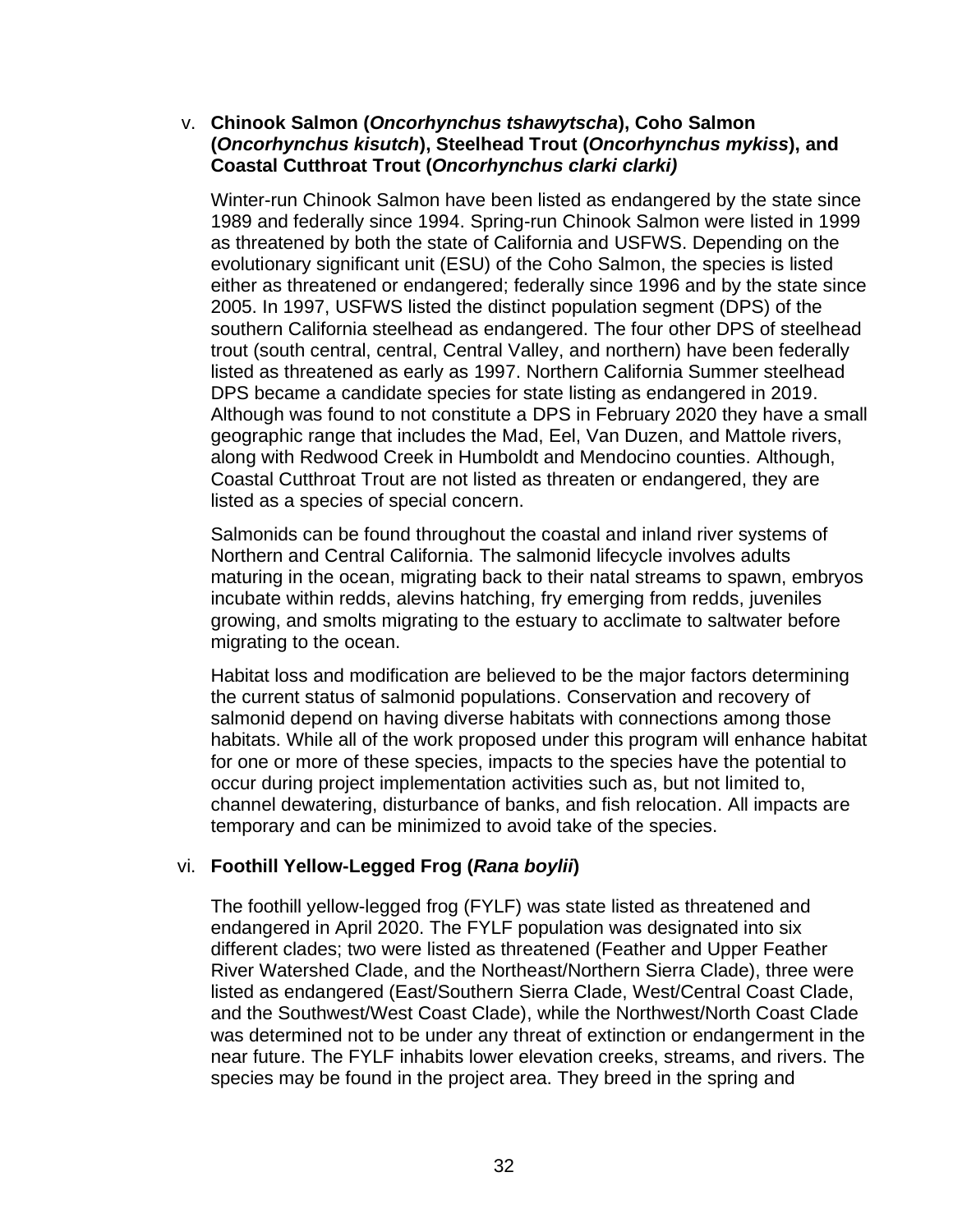tadpoles emerge in the summer. The FYLF require flowing water, are not found in standing water, and will stay close to streams during breeding season.

Impacts to the FYLF have the potential to occur during project implementation activities such as, but not limited to, channel dewatering, degradation of water quality, heavy equipment usage, work with hand tools, removal of riparian vegetation, spills from refueling vehicles, and introduction of non-native species into stream. All impacts that may occur are temporary, can be minimized to avoid take of the species, and do not result in habitat removal and/or degradation. Furthermore, many of these projects involve restoring the riparian corridor that is absent or degraded.

#### vii. **Least Bell's Vireo (***Vireo bellii pusillus)*

The Least Bell's Vireo was listed as endangered federally in 1986 and by the state in 1980. The breeding season distribution of these small, monogamous, territorial birds range from coastal southern California east to the foothill Central Valley with the majority of the population found in San Diego County (March – September). In colder, non-breeding months, the Least Bell's Vireo migrates south into Baja California. Many return to their same lowland riparian territory to breed, with some building nests in the same scrub used the previous year.

Impacts to the species have the potential to occur as a result of removal of riparian vegetation (willows and low scrub) during the spring and summer or from disturbance within a 0.25-mile radius of the sites. Typically, removal of riparian vegetation for the purpose of implementing a project does not occur but is minimal when it does. Many projects involve restoring the riparian corridor that is absent. Removal of willow branches for revegetation at restoration sites has the potential to degrade existing Least Bell's Vireo habitat. Noise from heavy equipment has the potential to cause nesting birds to abandon nests. All impacts are temporary and can be minimized to avoid take of the species.

#### viii. **Marbled Murrelet (***Brachyramphus marmoratus***)**

In 1992, the Marbled Murrelet was federally listed as threatened and as endangered by the State. As coastal birds that range from Alaska to Santa Barbara County, CA, they can be found nesting and brooding along the California coastline in old growth or mature forests from April to September and possibly using the same nest in successive years. In the winter, they can be found using the same habitat for roosting and courtship.

Noise from heavy equipment has the potential to cause nesting birds to abandon nests. Limiting such work (e.g. culvert removal or placement of large woody debris) to the fall and winter months will greatly reduce adverse effects. Projects will not remove or degrade suitable habitat, only restore, and protect habitat.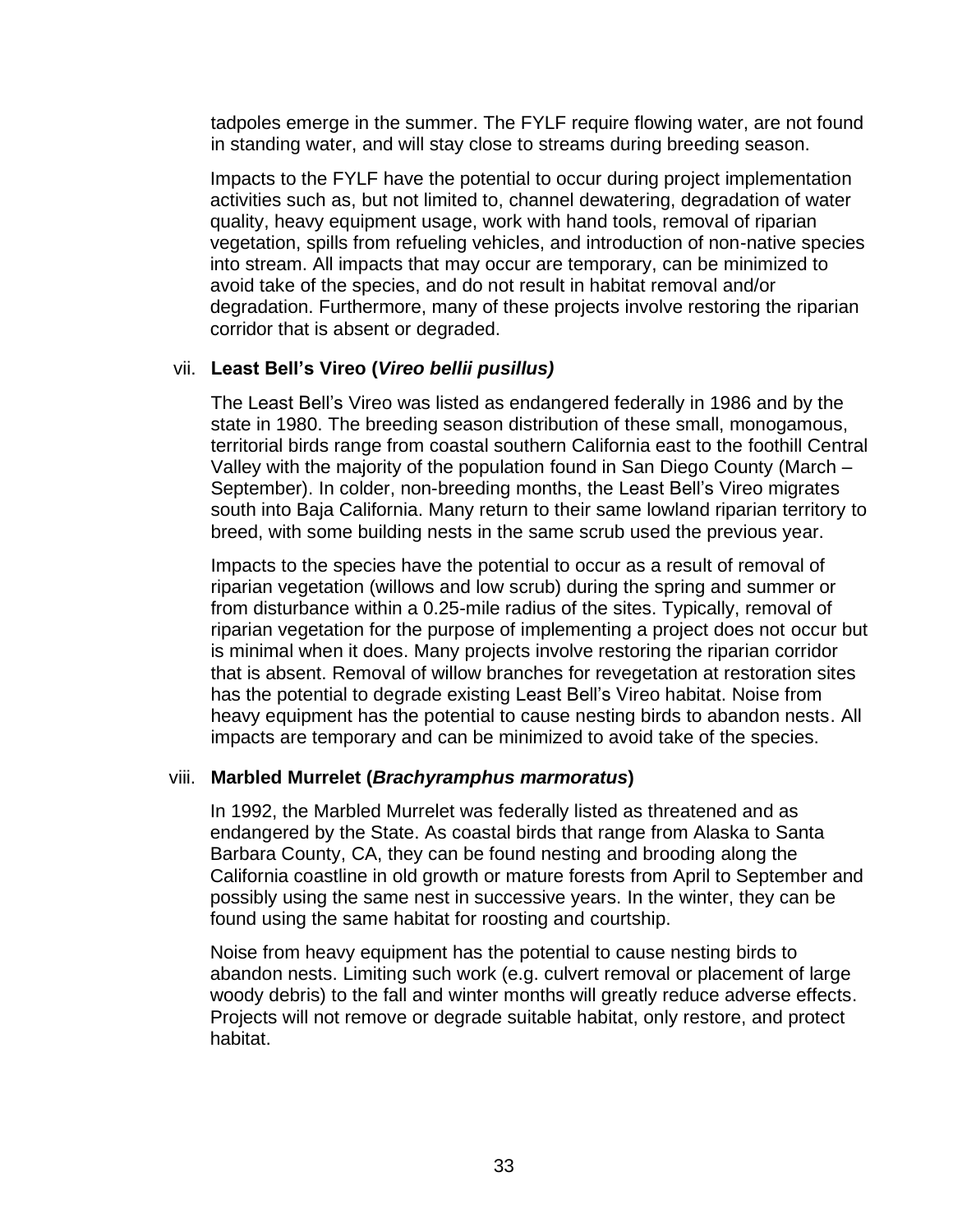#### ix. **Northern Spotted Owl (***Strix occidentalis caurina***)**

The Northern Spotted Owl has been federally listed threatened since 1990 and has recently (2013) been listed as a threatened species candidate by the state of California. Old growth and mature forests of northwestern California and Pacific Northwest are the preferred habitat for these monogamous, territorial, medium-sized birds of prey. A pair of owls can occupy up to a 40 sq. km territory, nesting in hollow trees and cliff crevices from February to June.

Noise from heavy equipment has the potential to cause nesting birds to abandon nests. Preventing such work (e.g. culvert removal or placement of large woody debris) from occurring during February to July will greatly reduce adverse effects. Projects will not remove or degrade suitable habitat, only restore and protect habitat.

#### x. **Point Arena Mountain Beaver (***Aplodontia rufa nigra***)**

In 1991, the US Fish and Wildlife listed the Point Arena mountain beaver (PAMB) as an endangered species. This beaver is a burrowing rodent found in coastal Mendocino County, in an area of approximately 24 square miles (from about two miles north of Bridgeport Landing south to about five miles south of the town of Point Arena, and from the coast to about five miles inland). Mountain beaver inhabit underground burrow systems, associated with moist areas with well-drained soils and lush herbaceous vegetation. Populations of PAMB are typically found in riparian, coastal scrub or dune scrub habitats; however, they may occur in any habitat with brushy or herbaceous cover. The presence of PAMB is evaluated by surveying for burrows of characteristic size and shape, with signs of recent activity.

Potential impacts to PAMB from salmonid habitat improvement projects include disruption of nesting or other activities due to equipment noise; collapse or damage to burrows from heavy equipment, riparian planting, or foot traffic; and removal of vegetation (such removal is usually temporary, but may nonetheless impact PAMB).

#### xi. **San Francisco Garter Snake (***Thamnophis sirtalis tetrataenia***)**

The San Francisco garter snake (SFGS) was federally listed as endangered in 1967 and by the State in 1970. The SFGS is listed as a fully protected species under Fish and Game Code Section 5050. Endemic to California, this multicolored garter snake is only found from southern San Francisco County south to San Mateo County in grasslands or wetlands near ponds, marshes, and sloughs. Breeding season starts in spring. Females bare live young from June to September. Typically found in densely vegetative ponds nears hills however, the San Francisco garter snake will find animal burrows when ponds dry up in the summer months and will go into a dormant state.

Due to the fully protected status of the SFGS, potential for take of the SFGS will be avoided through the implementation of the avoidance measures listed in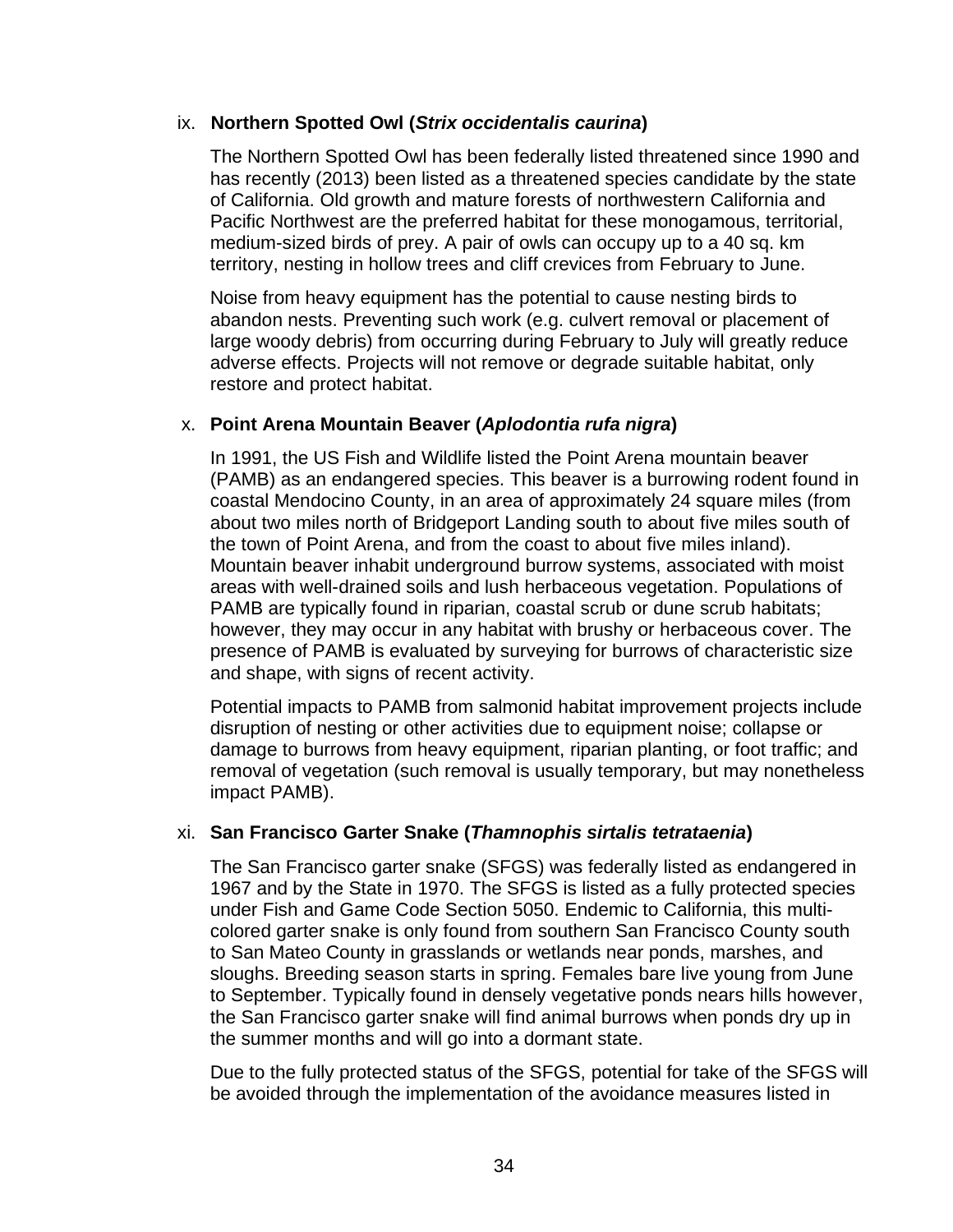Appendix B: Mitigation measures, monitoring and reporting program for the 2020 Fisheries Habitat Restoration Project. "Take" is defined in Section 86 of the Fish and Game Code as catch, pursue, capture, or attempt to catch, pursue, and capture.

#### xii. **Southwestern Willow Flycatcher (***Empidonax traillii extimus***)**

The Southwestern Willow Flycatcher (a sub species of the Willow Flycatcher, *Empidonax traillii*) was placed on the federal species list in 1995 as endangered. Extirpated from most of its California range, this small migratory bird has been reported to return to various river systems in southern California during breeding season. Breeding season is from May to September, with a majority of breeders returning to the same sites in areas of dense mature riparian woodlands along streams and rivers. Native vegetation is preferable for nesting, but this bird will also nest in thickets of non-native species (e.g. tamarisk and Russian olive).

Impacts to the Southwestern Willow Flycatcher have the potential to occur as a result of removal of riparian vegetation (willows and low scrub) during the spring and summer or from disturbance within a 0.25-mile radius of the sites. Typically, removal of riparian vegetation for the purpose of implementing a project does not occur but is minimal when it does. Many projects involve restoring the riparian corridor that is absent. Removal of willow branches for revegetation at restoration sites has the potential to degrade existing Southwestern Willow Flycatcher habitat. Noise from heavy equipment has the potential to cause nesting birds to abandon nests. All impacts are temporary and can be minimized to avoid take of the species.

#### xiii. **Tidewater Goby (***Eucyclogobius newberryi***)**

Listed by the state of California for protection in 1987, and federally listed in 1994, the tidewater goby, which is endemic to California, are typically found in coastal lagoons, estuaries, and marshes with relatively low salinities. Tidewater gobies can withstand a range of habitat conditions: they have been documented in waters with salinity levels from 0 to 42 parts per thousands, temperatures from 8°C to 25°C, depths from 25 to 200cm, and dissolved oxygen levels of less than one milligram per liter. Reproduction occurs from late April or May to July and as late as November or December, depending on the seasonal temperature and rainfall.

Measures to reduce impacts to tidewater goby habitat will include adjusting the timing of projects to avoid disruption to breeding activities, the use of silt fencing to reduce sediment loads and as barricades around project sites, and installing cofferdams above and below project sites. Additional measures include, moving individual tidewater gobies found within the enclosures prior to dewatering, minimizing project areas, and requiring qualified biologists to oversee project activities.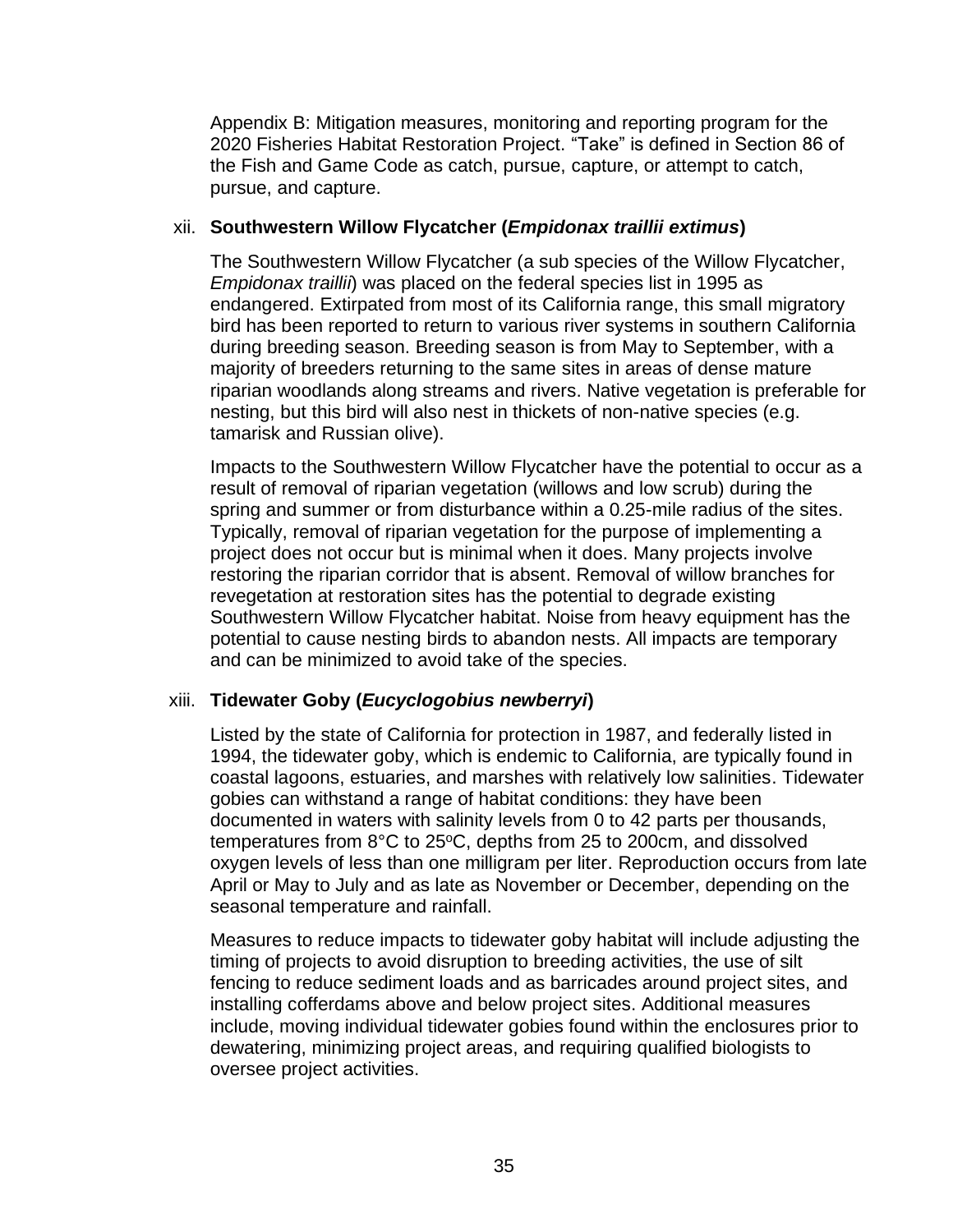#### xiv. **Willow Flycatcher (***Empidonax trailli***)**

The Willow Flycatcher was listed as endangered by the State of California in 1991. This small migratory bird can be seen during their summer migration throughout a majority of northern and western US. In California, the Willow Flycatcher can be found primarily in dense moist willow thickets and riparian woodlands in northern California and along the western side of the Sierras. During spring (May to June), adults can be seen in north central California counties during the spring migration to their breeding sites farther north. Fall migration occurs primarily in August as the travel to the winter habitats in Central and South America.

Impacts to the Willow Flycatcher have the potential to occur as a result of removal of riparian vegetation (willows and low scrub) during the spring and summer or from disturbance within a 0.25-mile radius of the sites. Typically, removal of riparian vegetation for the purpose of implementing a project does not occur but is minimal when it does. Many projects involve restoring the riparian corridor that is absent. Removal of willow branches for revegetation at restoration sites has the potential to degrade existing Willow Flycatcher habitat. Noise from heavy equipment has the potential to cause nesting birds to abandon nests. All impacts are temporary and can be minimized to avoid take of the species

#### xv. **Pacific Lamprey (***Entosphenus tridentatus***)**

The Pacific Lamprey (lamprey) was designated in 2015 as a State Species of Special Concern, as well as a United States Fish and Wildlife Service Species of Concern. This jawless eel-like in form fish is one of only two extant Agnathans remaining today. Similar to Pacific Salmon, lamprey are anadromous, semelparous, and were once historically abundant along the entire West Coast of North America, however their abundance has since declined, and their distribution shrunk. In California area that support lamprey populations vary considerably. Lamprey populations can be found "from cool mountain slopes to moist coastal drainages to arid southern chaparral" (Goodman and Reid 2012).

Impacts to the Pacific Lamprey have the potential to occur as a result of dewatering, flow management and passage barriers. Many projects require dewatering to enhance and restore stream habitat to ideal conditions that benefit lamprey. All impacts to both lamprey populations and habitat are temporary and are minimized to avoid take of the species.

b) The project will not have a substantial adverse effect on any riparian habitat or other sensitive natural communities identified in local or regional plans, policies, and regulations, or by the California Department of Fish and Wildlife or U. S. Fish and Wildlife Service. Such an impact will not occur because the project actions are designed to correct past habitat degradation and restore and enhance riparian habitat and associated upland habitats. In accordance with the Regional General Permits 12, 78, and the Clean Water Act § 401 Water Quality Certification,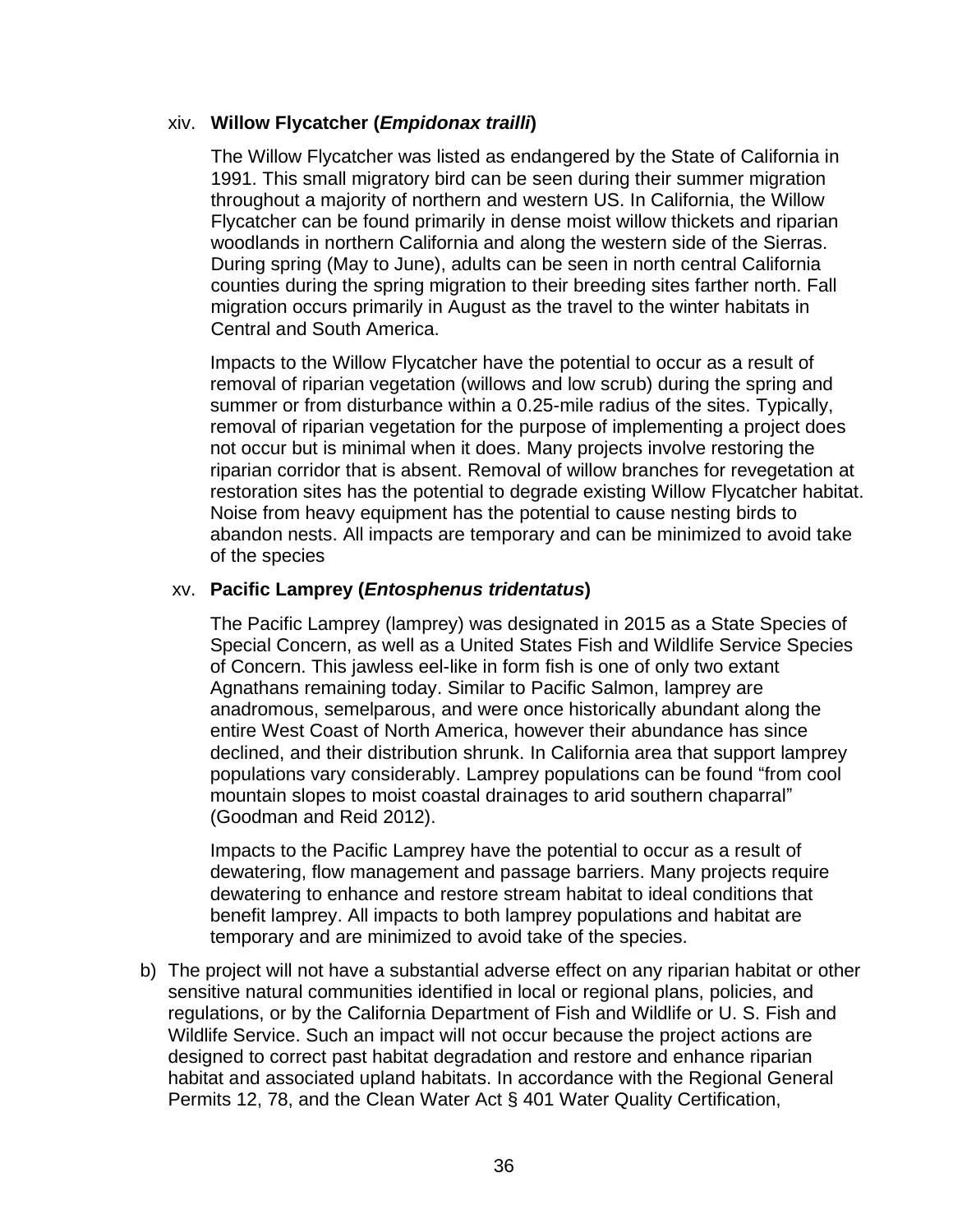construction of action items is allowed during the summer dry season (generally June 15-November 1) to avoid impacts to aquatic habitats. Work that is permitted after November 1 is limited to hand planting of seedlings. Planting of seedlings generally occurs after December 1, or when there is sufficient rainfall to ensure the best survival chance of the seedlings. Mitigation measures to avoid impacts to riparian habitat are found in Appendix B: Mitigation measures, monitoring, and reporting program for the 2020 Fisheries Restoration Grant Program (Section IV).

Furthermore, the CDFW LSAs include project-specific terms and conditions that set out reasonable measures determined by CDFW to be necessary to protect fish and wildlife resources that may be affected by the project.

- c) The project will not have a substantial adverse effect on federally protected wetlands as defined by Section 404 of the Clean Water Act (including, but not limited to, marsh, vernal pool, coastal, etc.) through direct removal, filling, hydrological interruption, or other means. The project actions will have either no effect on wetlands or will be beneficial to wetlands.
- d) The project will not substantially interfere with the movement of any native resident or migratory fish or wildlife species or with established native resident or migratory wildlife corridors or impede the use of native wildlife nursery sites. The project will enhance the movement of anadromous fish by the replacement or removal of culverts and bridges that are barriers to fish migration.
- e) The project will not conflict with any local policies or ordinances protecting biological resources, such as a tree preservation policy or ordinance. Such an impact will not occur because project actions are designed to restore and enhance biological resources. Some minor disturbance of grasses and shrubs will occur where stream structures are keyed into the stream banks. Care will be taken not to disturb any mature trees. Riparian vegetation will be reestablished where construction activities disturb existing plants, and additional native plants will be planted to enhance the riparian vegetation.
- f) The project will not conflict with the provisions of an adopted Habitat Conservation Plan, Natural Community Conservation Plan, or other approved local, regional, or State habitat conservation plan. Such a conflict will not occur because the project restoration actions will not have a significant adverse impact on any species or habitat. Project actions are designed to restore the natural character of the fish and wildlife habitat at the project work sites. The project specifically supports the California Salmon, Steelhead Trout and Anadromous Fisheries Program Act (Fish and Game Code § 6900 et. seq.)

# **V. CULTURAL RESOURCES**

a) The project will not cause a substantial adverse change in the significance of a historical resource as defined in CEQA Guidelines § 15064.5. While ground disturbance will be required to implement the project at some work sites that have the potential to affect historical resources, this potential impact will be avoided through implementation of the protective measures presented in Appendix B,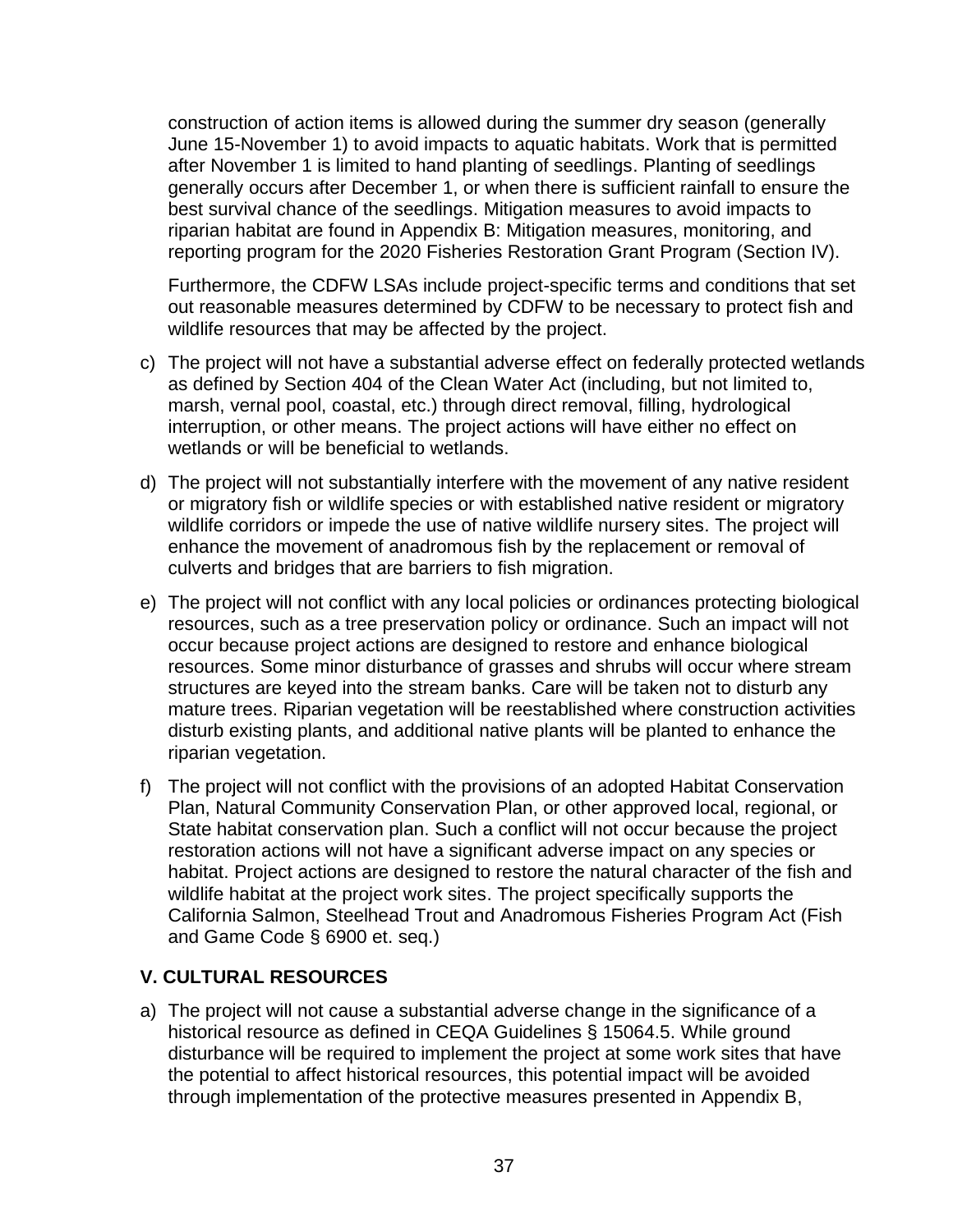Mitigation Measures, Monitoring and Reporting Program and Appendix E, Procedure for the Programmatic Evaluation of Archaeological Resources for all work sites. Resources identified during site-specific surveys will be protected before grounddisturbing activities are permitted at a site. As a result, mitigation measures will ensure that any potentially significant impacts are avoided or mitigated to below a level of significance.

- b) The project will not cause a substantial adverse change in the significance of an archaeological resource pursuant to CEQA Guidelines § 15064.5. While ground disturbance will be required to implement the project at some work sites that have the potential to affect archaeological resources, this potential impact will be avoided through implementation of the protective measures presented in Appendix B, Mitigation Measures, Monitoring and Reporting Program for all work sites. Resources identified during site-specific surveys will be protected before grounddisturbing activities are permitted at a site. As a result, mitigation measures will ensure that any potentially significant impacts are avoided or mitigated to below a level of significance.
- c) The project will not disturb any human remains, including those interred outside of formal cemeteries. While ground disturbance will be required to implement the project at some work sites that have the potential to affect these resources, this potential impact will be avoided through implementation of the protective measures presented in Appendix B, Mitigation Measures, Monitoring and Reporting Program for all work sites. Resources identified during site-specific surveys will be protected before ground-disturbing activities are permitted at a site. As a result, mitigation measures will ensure that any potentially significant impacts are avoided or mitigated to below a level of significance.

# **VI. ENERGY**

- a) The project will not result in any significant environmental impact due to inefficient, wasteful, or unnecessary consumption of energy resources. The proposed project activities will require the consumption of energy in the form of fossil fuels for construction equipment, generators, and worker vehicles. Consumption of energy for the project will be minimized through proper maintenance of equipment and minimized vehicle idling. Additionally, the energy consumption during project activities is necessary for stream and riparian habitat restoration and will only occur during the projects limited work season of a maximum 18 weeks a year during four years with no project activities requiring energy consumption after restoration of sites have reached completion.
- b) The project's activities will not obstruct a state or local plan for renewable energy or energy efficiency. Such an impact will not occur because the project does not create any significant future energy demands, as the project's activities are habitat restoration based and are limited to a four-year implementation window that will be completed as efficiently as possible.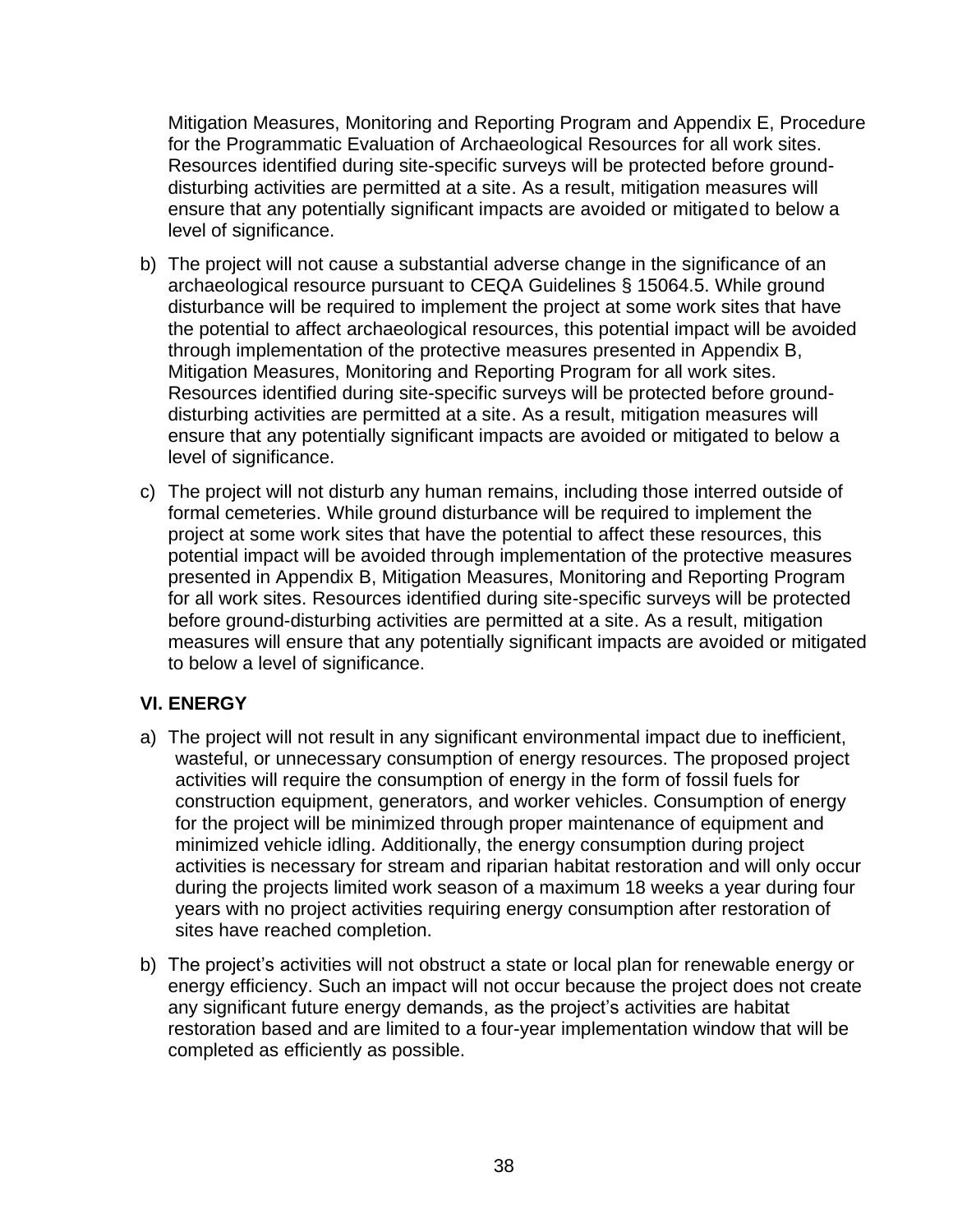### **VII. GEOLOGY AND SOILS**

- a) The project will not expose people or structures to potential substantial adverse effects, including the risk of loss, injury, or death involving rupture of a known earthquake fault, as delineated on the most recent Alquist-Priolo Earthquake Fault Zoning Map issued by the State Geologist for the area, or based on other substantial evidence of a known fault. Such an impact will not occur because the project does not create any structures for human habitation.
	- i. The project will not expose people or structures to potential substantial adverse effects, including the risk of loss, injury, or death involving strong seismic ground shaking. Such an impact will not occur because the project does not create any structures for human habitation.
	- ii. The project will not expose people or structures to potential substantial adverse effects, including the risk of loss, injury, or death involving seismic-related ground failure, including liquefaction. Such an impact will not occur because the project does not create any structures for human habitation.
	- iii. The project will not expose people or structures to potential substantial adverse effects, including the risk of loss, injury, or death involving landslides. Such an impact will not occur because the project does not create any structures for human habitation.
- b) The project will not result in substantial soil erosion or the loss of topsoil. Such an impact will not occur because implementation of the restoration project is designed to contribute to an overall reduction in erosion and sedimentation. Existing roads will be used to access work sites. Ground disturbance at most work sites will be minimal, except for road improvements or decommissioning. Road improvements and decommissioning will involve moving large quantities of soil from road fills and stream crossings to restore historic land surface profiles and prevent chronic erosion and sediment delivery to streams. The potential for substantial soil loss associated with road improvement and decommissioning will be avoided through implementation of the mitigation measures presented in Appendix B, Mitigation Measures, Monitoring and Reporting Program. As a result, mitigation measures will ensure that any potentially significant impacts are avoided or mitigated to below a level of significance.
- c) Some project worksites are on unstable soils; however, the project will not increase the risk of landslides, lateral spreading, subsidence, liquefaction, or collapse. The project actions are designed to stabilize conditions at these sites in order to reduce sediment delivery to salmonid habitat. Actions implemented to stabilize sites may not be successful in all cases, but site instability will not be increased when compared to existing conditions.
- d) Some project work sites will be located on expansive soil; however, the project will not create substantial risks to life or property. Such an impact will not occur because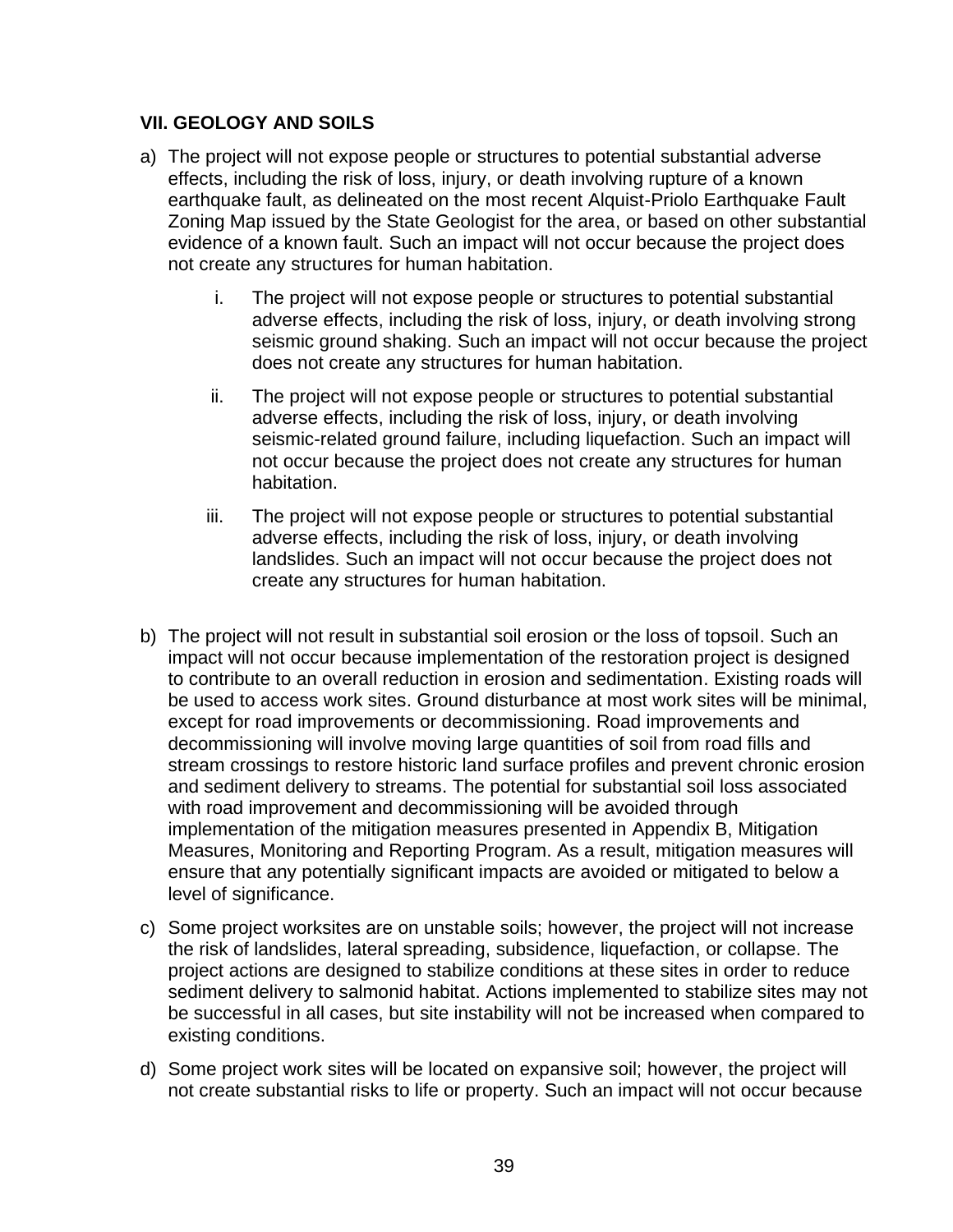the project will create no habitations, and the majority of the restoration actions will not create rigid structures that could be damaged by expansive soils. The few rigid structures to be created by the project (such as fish screens) will be engineered to withstand expansive soils, if they are present.

- e) The project will not create any sources of wastewater requiring a septic system.
- f) The project will not directly or indirectly destroy any unique paleontological resources or sites, or unique geologic features. While ground disturbance to implement the project at some work sites has the potential to affect these resources, this potential impact will be avoided through implementation of the protective measures presented in Appendix B, Mitigation Measures, Monitoring and Reporting Program and Appendix D, Procedure for the Programmatic Evaluation of Paleontological Resources for all work sites. Resources identified during site-specific surveys will be protected before ground-disturbing activities are permitted at a site. As a result, mitigation measures will ensure that any potentially significant impacts are avoided or mitigated to below a level of significance.

#### **VIII. GREENHOUSE GAS EMISSIONS**

- a) The project will emit greenhouse gases (GHG) through the use of fuel to operate vehicles and heavy equipment. The work window for restoration activities is generally limited from June 15 to November 1. Construction is limited to at most eighteen weeks during that window, and work must be completed within four years. However, for most projects, work does not occur for the entire eighteen-week field season and most restoration activities do not take four years to implement. Some action items do not require heavy equipment use at the restoration site but may use vehicles to transport materials. Furthermore, for an individual restoration action, GHG emissions may fluctuate during the implementation, as vehicles and equipment will be necessary to varying degrees. Watershed restoration projects often require more time to construct (six to twelve weeks) then other action items. Projects may be completed in a single year of construction or may require several years. Thus, the amount of time it takes to complete a restoration activity and the use of heavy equipment varies greatly among the actions. Although the project construction schedules and details are constrained by permit and grant conditions, the exact details cannot be specifically stated at this time. However, based on the short duration and small scale of the action items, the project will not generate a significant increase in GHG emissions above existing baseline levels because action items are discrete, limited in scope and implemented during a short time period.
- b) Additionally, some action items involve decommissioning of existing paved or dirt roads in forested landscapes. The decommissioned roads are re-planted with native conifer tree species. Additionally, when plants are removed to implement the restoration activity, the replanting ratio is 1:2 (for every plant removed, two native plants are planted). Once established native habitat restoration requires little to no maintenance and therefore little to no GHG emissions and will increase the presence of native plant species that sequester carbon dioxide.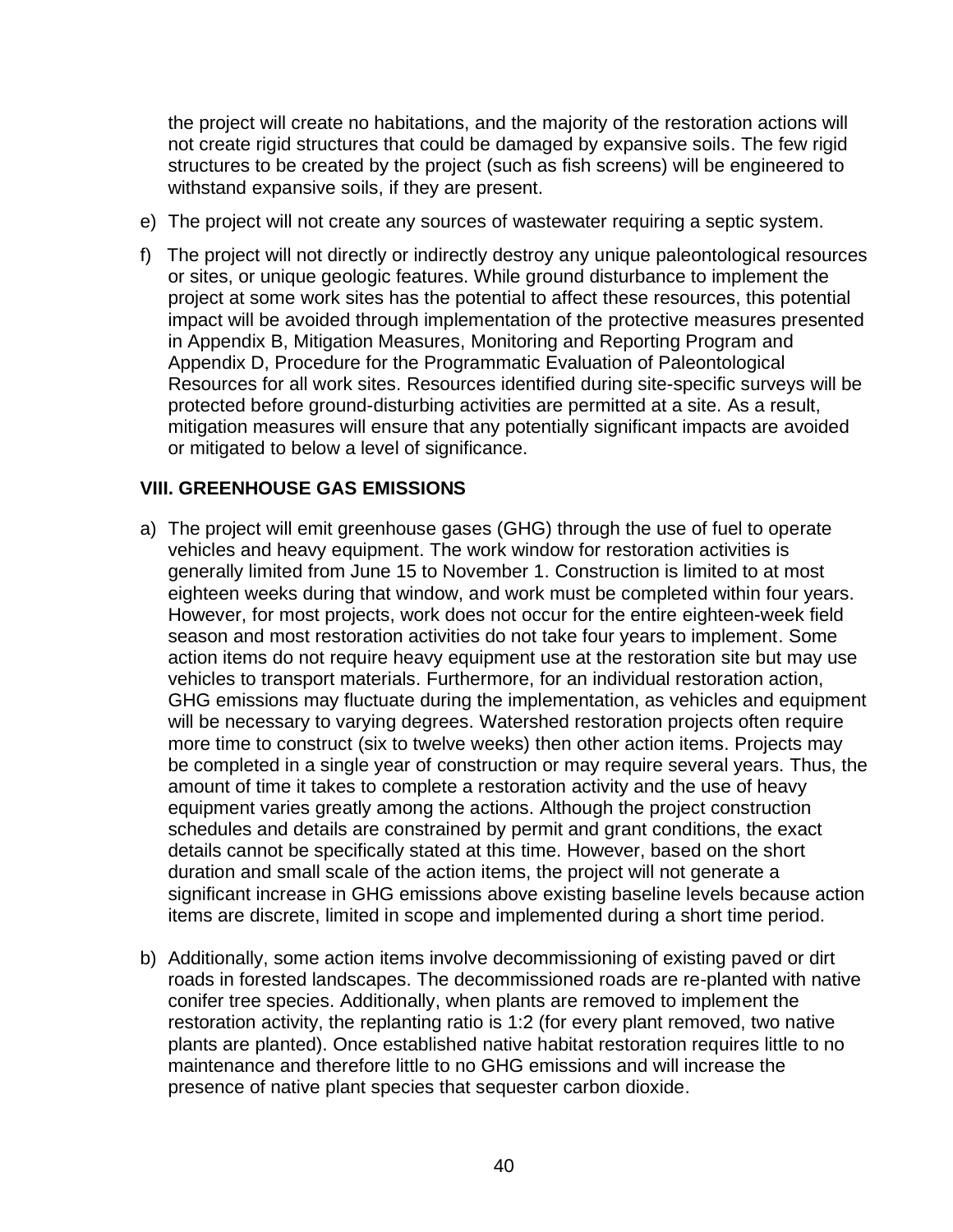c) Due to each action item's short duration, small scale, and minimal on-going maintenance, the project will not conflict with an applicable plan, policy or regulation adopted for the purpose of reducing the emissions of GHG. The short-term impacts to the GHG levels are less than significant. Furthermore, the long-term impacts to the GHG levels from re-vegetation actions will aid in decreasing the GHG levels by reforesting areas where roads have been removed and where restoration work has been done.

# **IX. HAZARDS AND HAZARDOUS MATERIALS**

- a) The project will not create a significant hazard to the public or the environment through the routine transport, use, or disposal of hazardous materials. Any potential significant hazard associated with the accidental release of coolant and petroleum products used with equipment during construction will be avoided through implementation of the mitigation measures presented in Appendix B, Mitigation Measures, Monitoring and Reporting Program. As a result, mitigation measures will ensure that any potentially significant impacts are avoided or mitigated to below a level of significance.
- b) The project will not create a significant hazard to the public or the environment through reasonably foreseeable upset and accident conditions involving the release of hazardous materials into the environment. At work sites requiring the use of heavy equipment, there is a small risk of an accident upsetting the machine and releasing fuel, oil, and coolant. The potential for accidental release will be reduced to a less than significant level through implementation of the mitigation measures presented in Appendix B, Mitigation Measures, Monitoring and Reporting Program. As a result, mitigation measures will ensure that any potentially significant impacts are avoided or mitigated to below a level of significance.
- c) The project will not emit hazardous emissions or handle hazardous or acutely hazardous materials, substances, or waste within one-quarter mile of an existing or proposed school. Such impact is avoided because the project will not create any feature that will emit hazardous substances.
- d) The project worksites are not located on any site that is included on a list of hazardous materials sites compiled pursuant to Government Code Section 65962.5.
- e) No project work site is located within an airport land use plan or within two miles of a public airport or public use airport.
- f) No project work site is located within the vicinity of a private airstrip.
- g) The project will not impair implementation of, or physically interfere with, an adopted emergency response plan or emergency evacuation plan. Except for the case of road decommissioning, the project has no effect on access. The planned decommissioning of selected unused wild land roads will not have a significant impact on emergency vehicle access.
- h) The project will not expose people or structures to a significant risk of loss, injury, or death involving wildland fires. At work sites requiring the use of heavy equipment,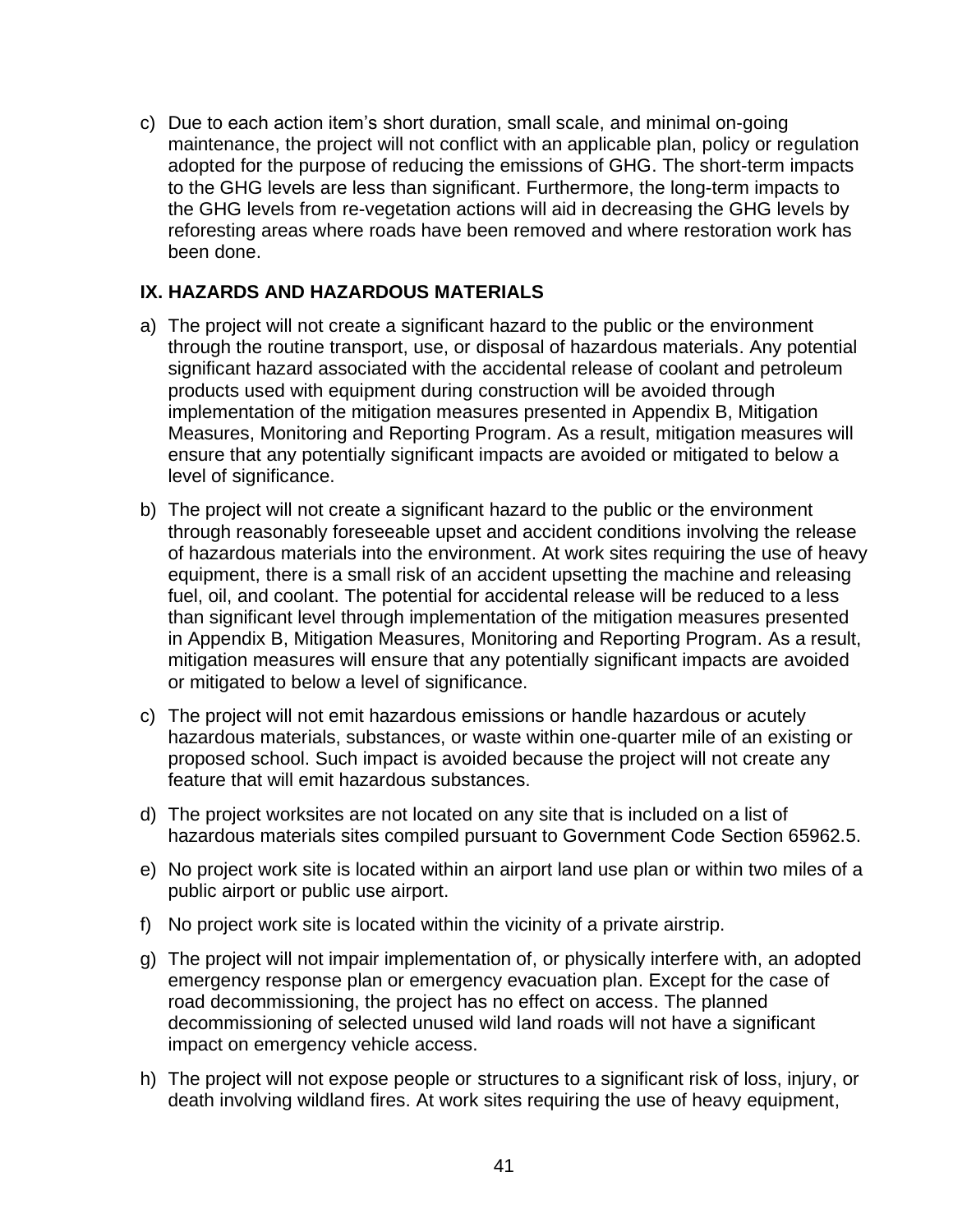there is a small risk of an accidental spark from equipment igniting a fire. The potential for accidental fire will be reduced to a less than significant level through implementation of the mitigation measures presented in Appendix B, Mitigation Measures, Monitoring and Reporting Program. As a result, mitigation measures will ensure that any potentially significant impacts are avoided or mitigated to below a level of significance.

# **X. HYDROLOGY AND WATER QUALITY**

- a) The project will not violate any water quality standards or waste discharge requirements. There is the potential for minor short-term increase in turbidity during installation of instream structures or culvert removal, however the mitigation measures described in Appendix B Mitigation, Monitoring and Reporting will assure that the project actions are in compliance with water quality standards. As a result, mitigation measures will ensure that any potentially significant short-term impacts are avoided or mitigated to below a level of significance.
- b) The project will not substantially deplete groundwater supplies or interfere substantially with groundwater recharge. Upslope restoration activities will return drainage to historic patterns thereby decreasing surface runoff and increasing infiltration to the ground water.
- c) The project will not substantially alter the existing drainage pattern of the work sites in a manner that would result in any of the following:

i) The project will not result in substantial erosion or siltation on- or off-site. Such an impact will not occur because the project actions are designed to produce decreased erosion overall. Instream habitat structures, such as boulder weirs or flow deflectors, will produce local redistribution of sediments. These structures will produce a local redistribution of bed load, facilitating the deposition of spawning gravel in riffles, and improving scour to maintain pools for juvenile fish habitat. This local redistribution of bed load will not produce a net increase of erosion.

ii) The project will not substantially alter the existing drainage pattern of the work sites, or substantially increase the rate or amount of surface runoff in a manner that would result in flooding on- or off-site. The project will decrease the risk of flooding through upslope restoration activities that will return drainage to historic patterns, thereby increasing infiltration and decreasing surface runoff.

iii) The project will not create or contribute runoff water that would exceed the capacity of existing or planned storm-water drainage systems or provide substantial additional sources of polluted runoff. Such an impact will not occur because upslope restoration activities will stabilize slopes and return drainage to historic patterns, thereby decreasing surface runoff and decreasing the silt load delivered to streams in the area of the project.

iv) The project will not impede or redirect flood flows. Culvert removal and replacement to be done as part of the project will remove existing impediments to flood flows. Instream habitat structures, such as boulder weirs, deflectors, and bank armor, are built to change the direction and velocity of stream flow. However, these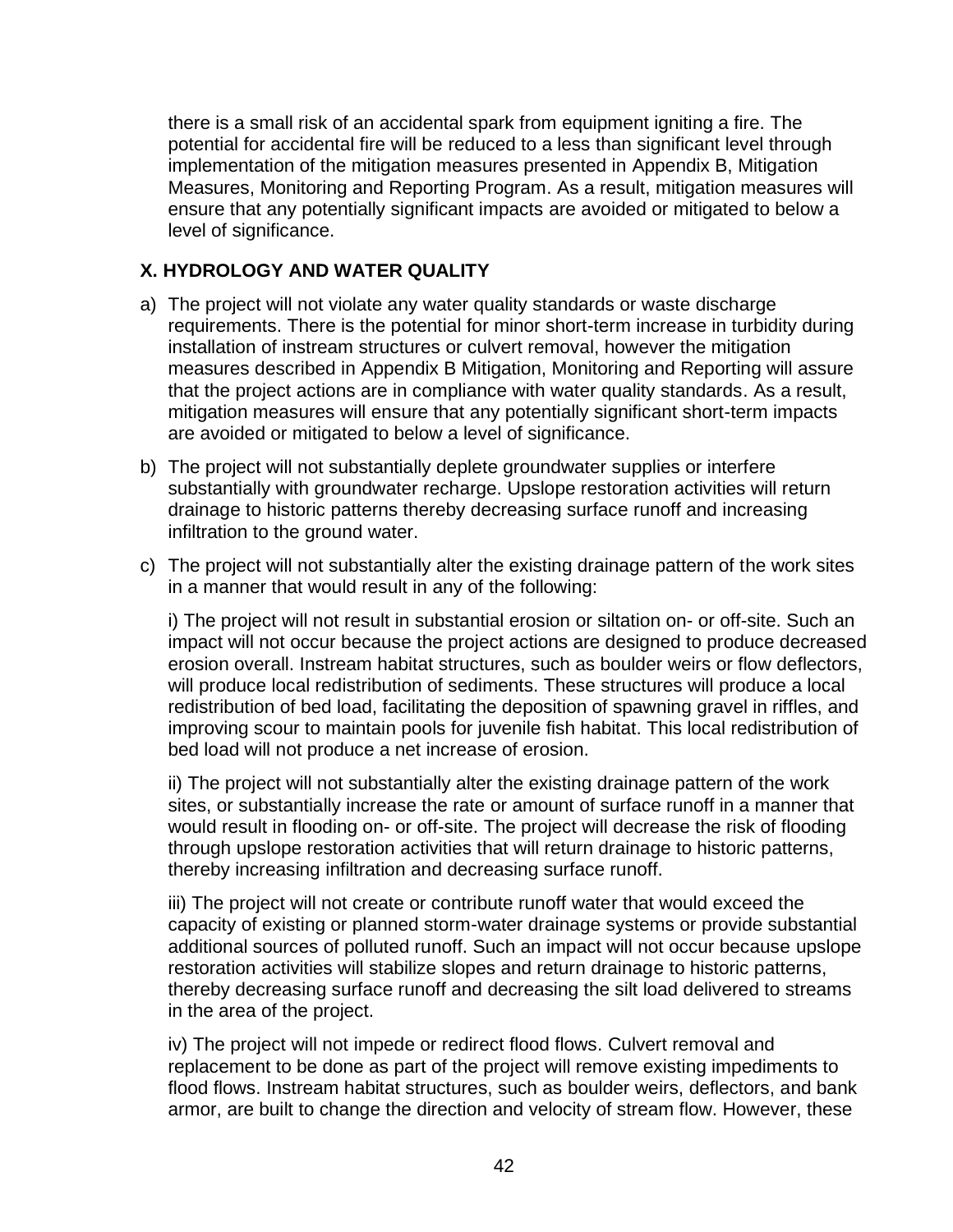structures are small (sized to affect conditions in the low flow channel) and will not impede flood flows.

- d) The project will not expose people or structures to a significant risk of inundation or release of pollutants by seiche, tsunami, or flood hazards. Such an impact will not occur because project actions are designed to improve or stabilize conditions at the work sites. Upslope restoration actions will reduce the chance of mudflow by stabilizing disturbed areas and restoring natural drainage patterns. Project work sites are not located in areas at risk to inundation by seiche or tsunami.
- e) The project will not substantially degrade water quality. During placement of stream habitat structures and culvert replacement, some minor turbidity may be generated. The potential for degradation of water quality will be reduced to a less than significant level through implementation of the mitigation measures presented in Appendix B, Mitigation Measures, Monitoring and Reporting Program. Some shortterm minor increase in turbidity may also occur as the streambed around instream structures adjusts during the first high stream flow following activity completion. However, this is not expected to produce a significant increase over background turbidity. As a result, mitigation measures will ensure that any potentially significant short-term impacts to water quality are avoided or mitigated to below a level of significance.

# **XI. LAND USE AND PLANNING**

- a) The project will not physically divide an established community. This impact will not occur because no culvert removal or road decommissioning is proposed in any established community.
- b) The restoration activities that comprise this project do not conflict with any applicable land use plan, policy, or regulation of an agency with jurisdiction over the project (including, but not limited to the general plan, specific plan, local coastal program, or zoning ordinance) adopted for the purpose of avoiding or mitigating an environmental effect. Such an impact will not occur because the project's restoration activities are designed to be compatible with local land use plans and ordinances.

#### **XII. MINERAL RESOURCES**

- a) The project will not result in the loss of availability of a known mineral resource that would be of value to the region and the residents of the state. Such an impact will not occur because project actions are only designed to stabilize and restore habitat and soils within the actions area.
- b) The project will not result in the loss of availability of a locally important mineral resource recovery site delineated on a local general plan, specific plan, or other land use plan. Such an impact will not occur because no mineral resource recovery sites occur at the project work sites.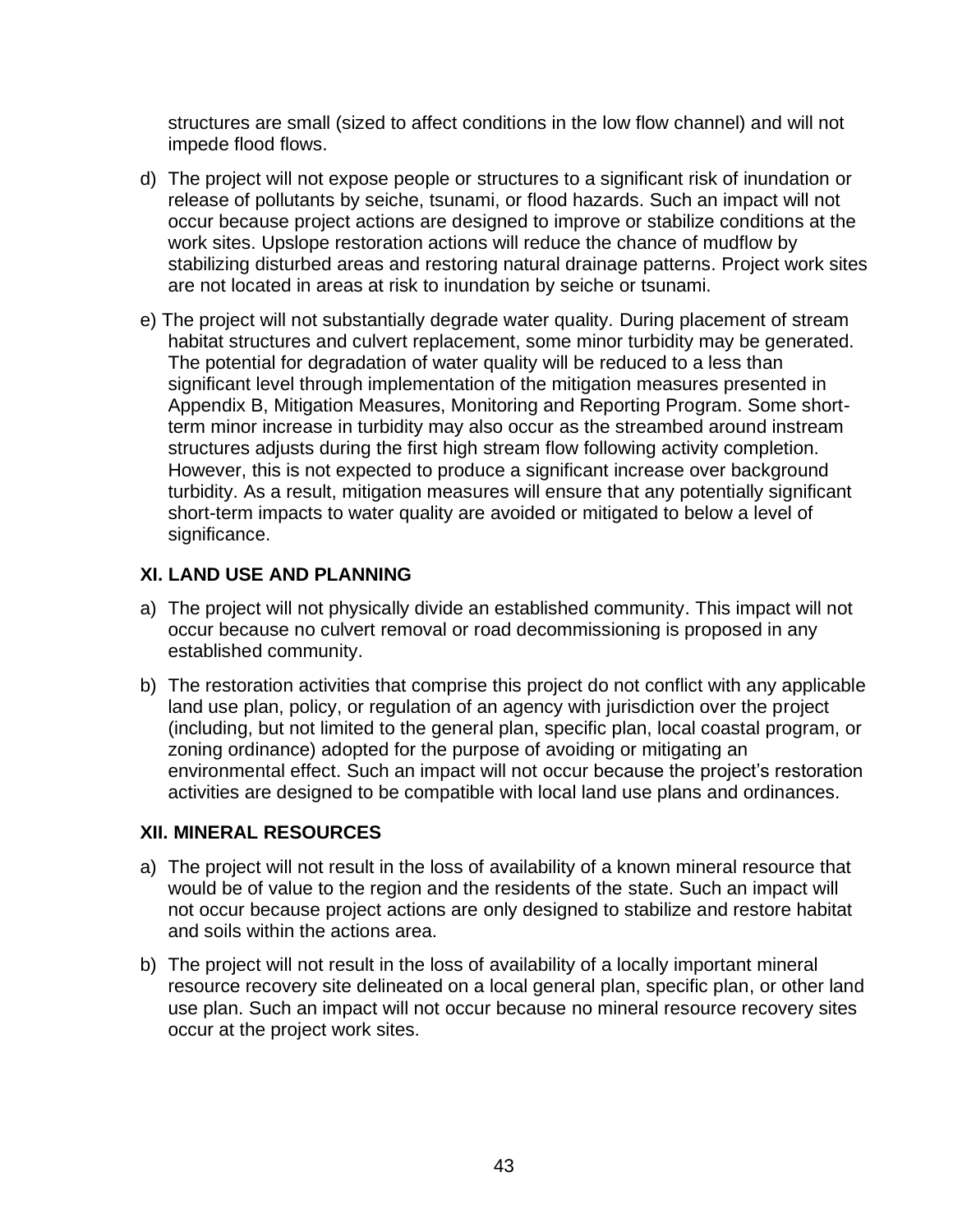# **XIII. NOISE**

- a) The project will not result in a substantial permanent increase in ambient noise levels in the project vicinity above levels existing without the project. Such an impact will not occur because most project structures are passive (i.e., contain no moving parts). The only exceptions are the proposed fish screens, which will contain moving brushes to clean the screens. These brushes are driven by slow speed (10-15 RPM) water wheels and will not substantially increase ambient noise levels where installed. The project will also not result in exposure of persons to, or generation of noise levels in excess of, standards established in the local general plan or noise ordinance, or applicable standards of other agencies. There may be a minor temporary increase in noise levels at those work sites requiring the use of heavy equipment. While such short-term increase in noise will not produce a significant increase in the noise level in the general environment, there is a potential for equipment noise to affect workers in close proximity to equipment producing noise levels ≥85 dB, such as chainsaws or backhoes. However, such an impact will not occur because personnel operating noisy equipment will be required to wear hearing protection. As a result, mitigation measures will ensure that any potentially significant noise impacts are avoided or mitigated to below a level of significance.
- b) The project will not result in exposure of persons to, or generation of, excessive ground-borne vibration or ground-borne noise levels. Such an impact will not occur because only minor amounts of ground-borne vibration or noise will be generated short-term at those work sites requiring the use of heavy equipment.
- c) None of the project work sites is located within the vicinity of a private airstrip. Of all the project work sites in the project, only one is located within two miles of a public airport or public use airport but will not expose people residing or working in the project area to excessive noise levels. Only minor amounts of noise will be generated temporarily at the site requiring the use of heavy equipment for restoration purposes only for the duration of the construction phase.

# **XIV. POPULATION AND HOUSING**

- a) The project will not induce unplanned substantial population growth in an area, either directly or indirectly. Such an impact will not occur because the project will not construct any new homes, businesses, roads, or other human infrastructure.
- b) The project will not displace any existing housing and/or people and will not necessitate the construction of replacement housing elsewhere.

# **XV. PUBLIC SERVICES**

a) The project will not have any significant environmental impacts associated with new or physically altered governmental facilities. Issuance of restoration grants to government agencies could, in some cases, lead to minor increases in staffing to complete projects. Such increases will not lead to any significant adverse impacts to fire protection, police protection, schools, parks, or other public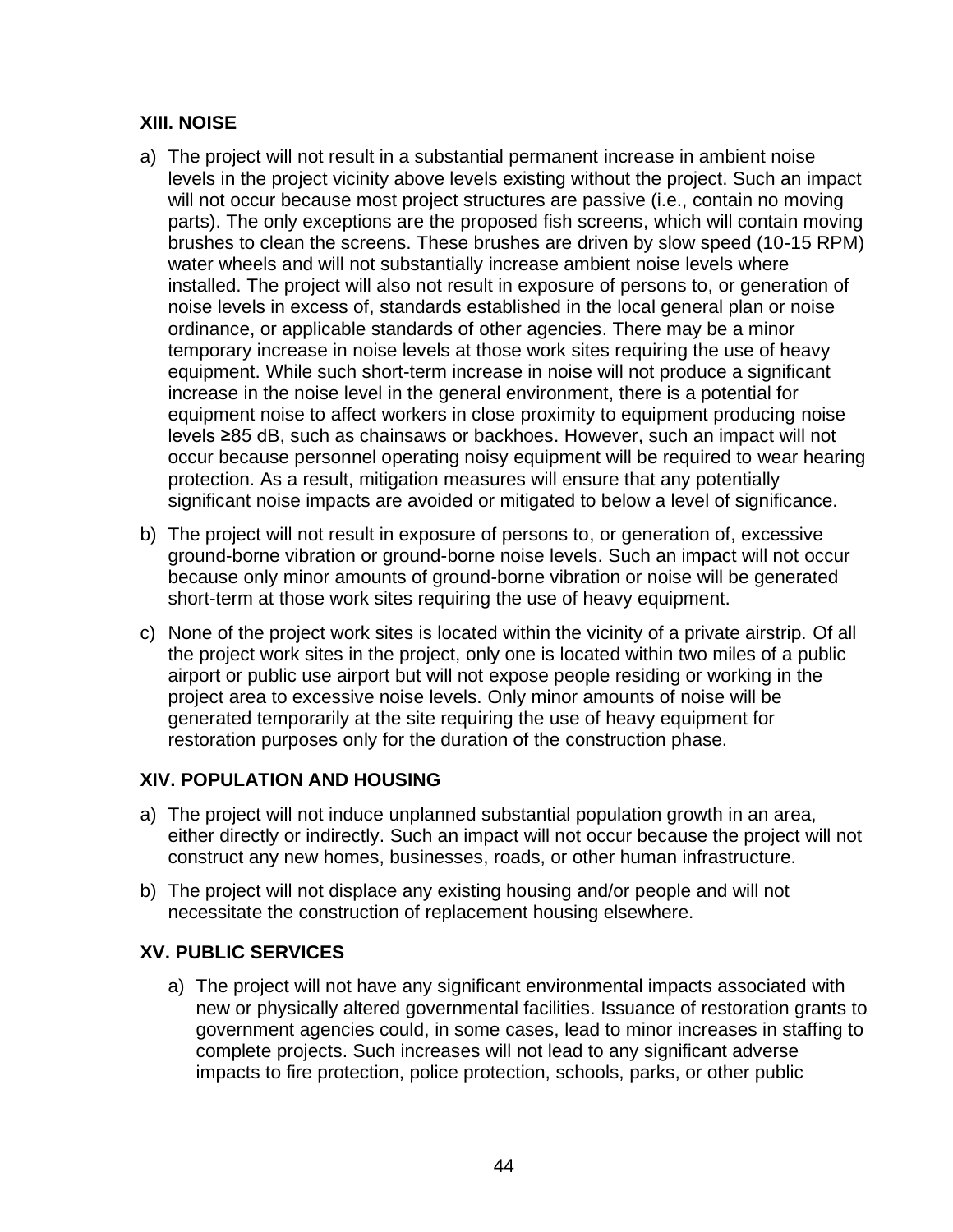facilities, because the increases are short term, and no significant construction will be required to accommodate additional staff.

# **XVI. RECREATION**

- a) The project would not increase the use of existing neighborhood and regional parks, or other recreational facilities. Such an impact will not occur because the project actions will restore anadromous fish habitat and do not significantly alter human use or facilities at existing parks or recreational facilities. Overall, the Restoration Program is expected to increase recreation opportunities by assisting in restoring populations of anadromous fish.
- b) The project does not include recreational facilities and does not require the construction or expansion of recreational facilities.

#### **XVII. TRANSPORTATION/TRAFFIC**

- a) The project will not conflict with any applicable plans, ordinances or policies that establish measures of effectiveness for the performance of the circulation systems. Such a conflict will not occur because the project will result in only minor temporary increases in traffic to primarily wild land sites during implementation of habitat improvement measures.
- b) The Project will not conflict or be inconsistent with CEQA Guidelines § 15064.3, subdivision (b). No conflict will occur as project activities are restoration in nature and only result in minor traffic increases during construction times at rural sites. Once the restoration activities of the project are fully completed no additional traffic will occur.
- c) The project will not alter roads in any way that will substantially increase hazards to transportation. The proposed project will reduce hazards to transportation, because the proposed project will correct and reduce landslide and erosion damage on the selected rural roads.
- d) The project will not result in inadequate emergency access. Such an impact will not occur because during replacement of small road crossings, an alternate route for traffic will be provided around the construction.

# **XVIII. TRIBAL CULTURAL RESOURCES**

a) The project will not cause substantial adverse change in the significance a of tribal cultural resource listed or eligible for listing in the California Register of Historical Resources, or in a local register of historical resources as defined in Public Resource Code 5020.1(k). Although ground disturbance is required to implement the project, impacts to tribal cultural resources will be avoided through implementation of the protective measures presented in Appendix B: Mitigation Measures, Monitoring and Reporting Program; Appendix D: Procedures for the Programmatic Evaluation of Paleontological Resources; and Appendix E: Procedure for the Programmatic Evaluation of Archeological Resources for all work sites, where applicable. Resources identified during site-specific surveys will be protected before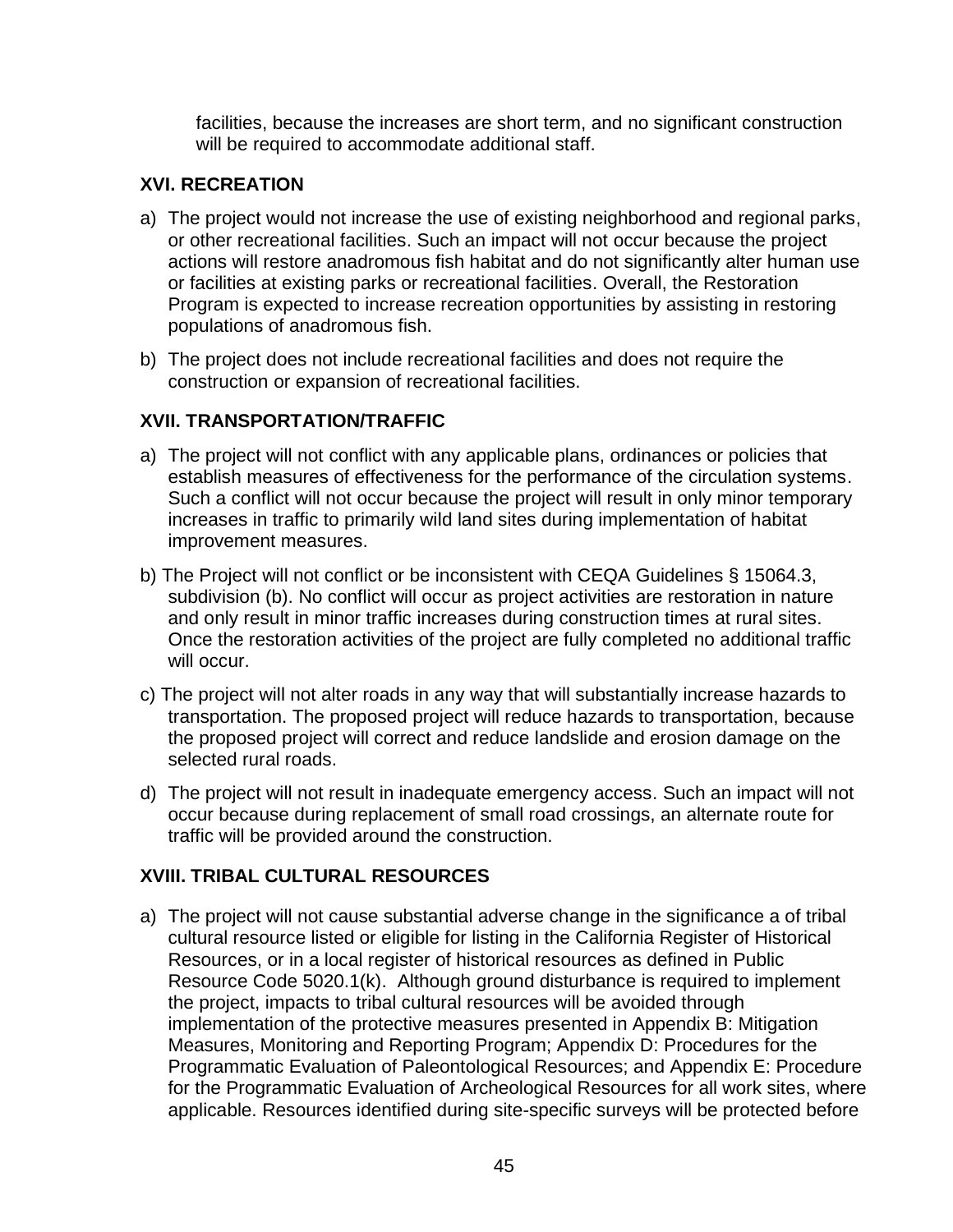any ground-disturbing activities are permitted at a site. As a result, mitigation measures will ensure that any potentially significant impacts are avoided or mitigated to below a level of significance.

On July 28, 2020, in compliance with PRC § 21080.3.1 and the CDFW Tribal Communication Policy, CDFW requested a list of Tribes potentially affected by the 2019 Fisheries Habitat Restoration (FHR) project from the Native American Heritage Commission. Upon receipt of the listed Tribes and their contacts, CDFW provided official notification, by letter, of the FHR project to those Tribal contacts. The CDFW Tribal Liaison will address requests for formal consultation on the FHR project.

b) The project will not cause substantial adverse change in the significance of a tribal cultural resource determined by the CDFW to be significant pursuant to the criteria set forth in subdivision (c) of Public Resources Code Section 5024.1. Restoration sites will consist mainly of cleanup and revegetation. The CDFW will apply the criteria set forth in subdivision (c) of the Public Resources Code Section 5024.1 to potential tribal cultural resources identified during site-specific surveys and will consider the significance of the resource to California Native American tribes. Tribal cultural resources identified during site-specific surveys will be protected before any ground-disturbing activities are permitted at a site. Potential impacts to tribal cultural resources due to ground disturbance activities will be avoided through implementation of the protective measures presented in Appendix B: Mitigation Measures, Monitoring and Reporting Program; Appendix D: Procedures for the Programmatic Evaluation of Paleontological Resources; and Appendix E: Procedure for the Programmatic Evaluation of Archeological Resources for all work sites, where applicable. As a result, mitigation measures will ensure that any potentially significant impacts are avoided or mitigated to below a level of significance.

# **XIX. UTILITIES AND SERVICE SYSTEMS**

- a) The project will not result in the relocation or construction of new or expanded water, wastewater treatment or storm water drainage, electric power, natural gas, or telecommunications facilities.
- b) The project will have sufficient water supplies available to serve the project. The project is restoration in nature and will not need water supplies for future development during normal, dry and multiple dry years. c) The project will not produce wastewater, so will not be in excess of state or local standards, or in excess of the capacity of local infrastructure, or impair the attainment of solid waste reduction goals.
- c) The project will not generate solid waste.
- d) The project will not generate solid waste requiring disposal in a landfill.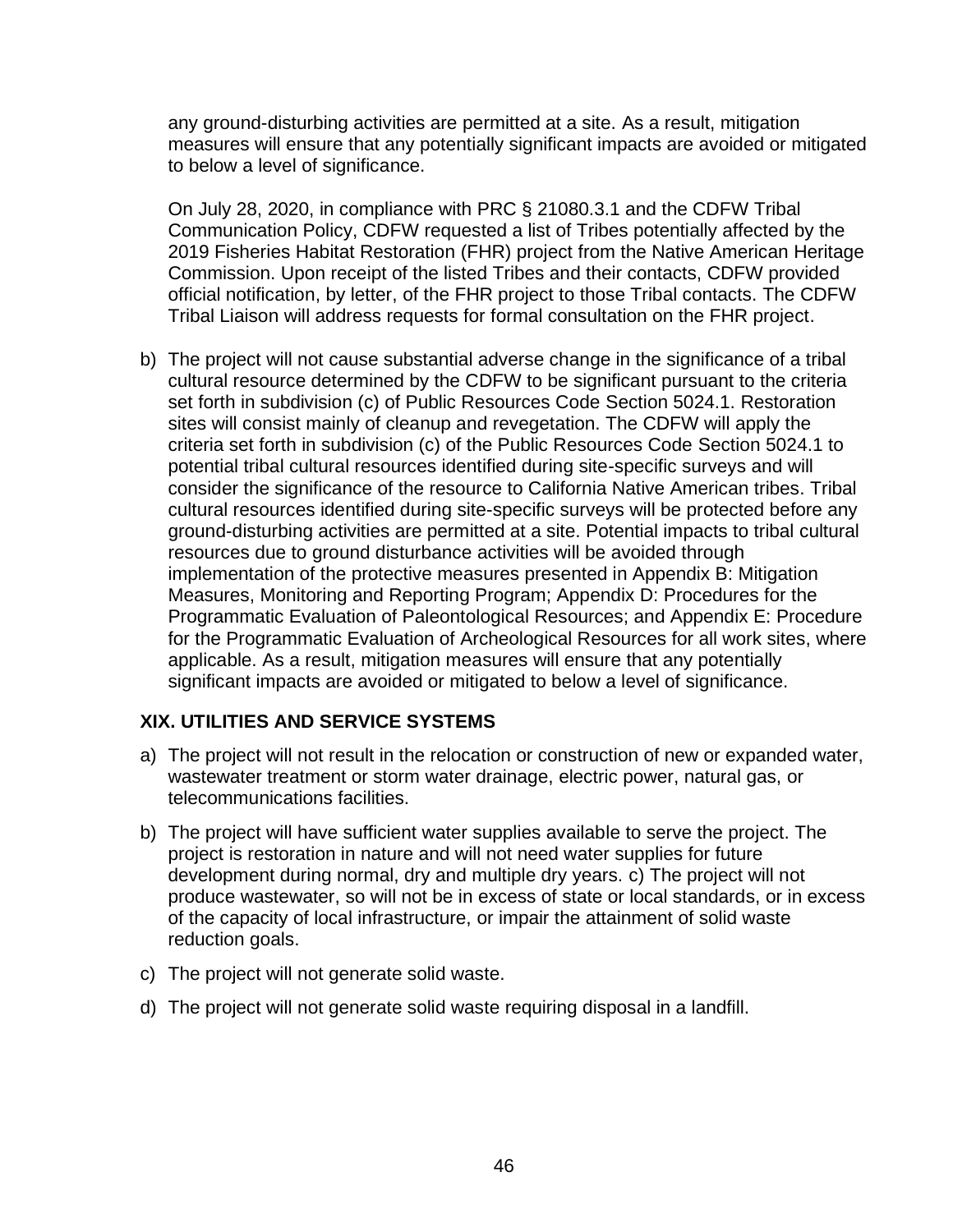# **XX. WILDFIRE**

- a) The project would not substantially impair an adopted emergency response plan or emergency evacuation plan. Such an impact will not occur as the majority of project activities are instream work in nature. Activities involving the replacement of small road crossings will have an alternate route provided during the construction season and does not require the closure of any adjacent roads that could interfere with an adopted plan.
- b) The project does not pose a significant fire safety risk due to slope, prevailing winds, and other factors that could exacerbate wildfire risks and expose project occupants to pollutant concentrations from a wildfire or the uncontrolled spread of a wildfire, though some project sites are located within mapped 'high' and 'very high' fire hazard severity zones and state responsibility areas. Such a conflict will not occur because project activities are mainly stream habitat restoration and upslope restoration activities will in turn stabilize slopes and return drainage to historic patterns. As well majority of the project sites located within or near mapped 'high' and 'very high' fire hazard severity zones are implemented through hand work only, limiting factors that could exacerbate wildfire risks. The project will also not contribute to any additional temporary or permanent occupants of the project areas due to the work being restoration focused.
- c) The proposed project would not require the installation or maintenance of associated infrastructure such as roads, fuel breaks, emergency water sources, power lines or other utilities that may exacerbate fire risk or that may result in temporary or ongoing impacts to the environment.
- d) The project will not expose people or structures to significant risks such as downslope or downstream flooding or landslides, because of runoff, post-fire slope instability, or drainage changes. Project activities, majority of which are in rural areas will restore floodplain areas, re-stabilize slopes, and return drainage to historic patterns. While project sites may need to temporarily divert or dewater, projects will follow the diversion and dewatering plan found within the *California Salmonid Stream Habitat Restoration Manual*.

# **XXI. MANDATORY FINDINGS OF SIGNIFICANCE**

a) The project does have the potential to degrade the quality of the environment, substantially reduce the habitat of a fish or wildlife species, cause a fish or wildlife population to drop below self-sustaining levels, threaten to eliminate a plant or animal community, reduce the number or restrict the range of a rare or endangered plant or animal, or eliminate important examples of the major periods of California history or prehistory. However, the potential is reduced to less than significant by implementing the mitigation measures in Appendix B: Mitigation Measures, Monitoring and Reporting Program. The project shall be implemented in a manner that will avoid short-term adverse impacts to rare plants and animals, and cultural resources during construction. The project activities are designed to improve and restore stream habitat; thereby providing long-term benefits to both anadromous salmonids and other fish and wildlife.